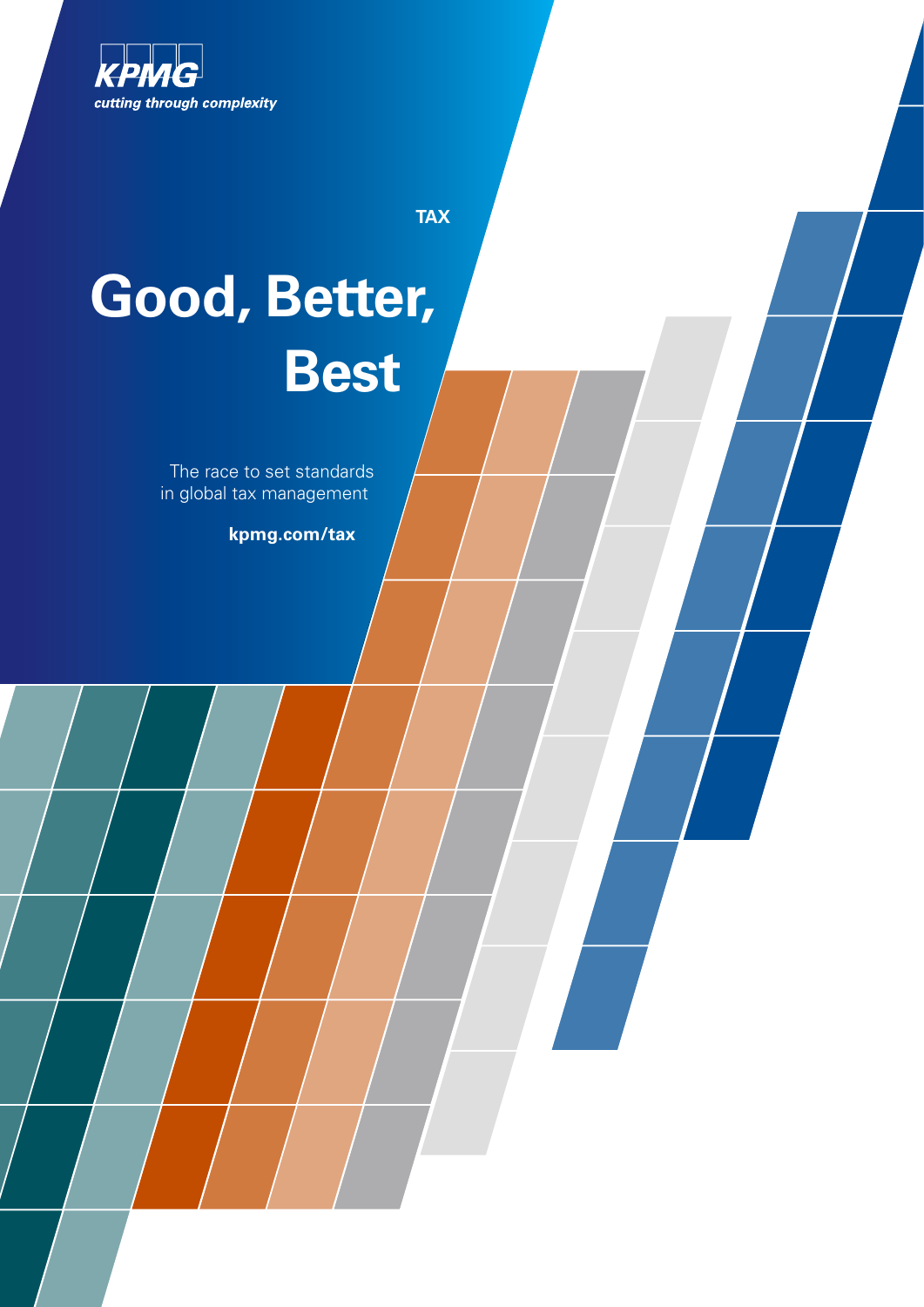## **Contents**

| Introduction                                                                        |    |
|-------------------------------------------------------------------------------------|----|
| Summary of key findings & insights<br>- what's changed?                             | 2  |
| Enabling the tax department of the future                                           | 6  |
| 1. Improving accountability<br>- vertical alignment strengthens                     |    |
| 2. Making headway on standardization<br>conforming global processes & controls<br>÷ | 13 |
| 3. Improving connectivity<br>- more work to do?                                     | 19 |
| Meeting the challenges ahead<br>- are tax departments ready?                        | 22 |
| Fit for the future<br>- KPMG's blueprint for change                                 | 25 |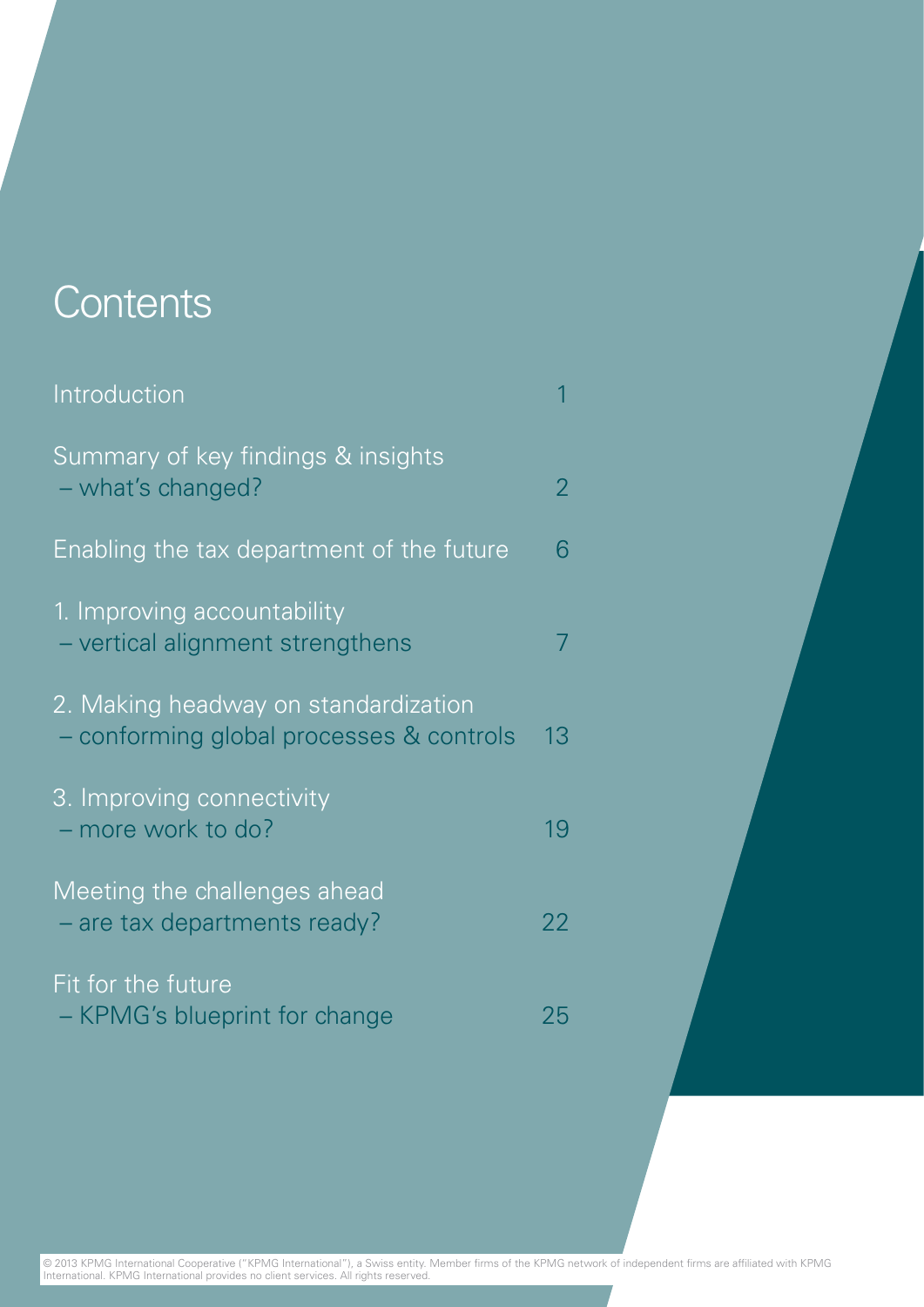## Introduction

For the KPMG network, a top priority is helping member firm clients manage tax transformation and position their businesses for future success. Since 2006, we have conducted regular surveys of tax executives around the globe to uncover their most pressing issues. Our purpose is to gain insights on how these issues influence changes in structure, investments in people and processes, and overall objectives and priorities.

Now, in this updated survey conducted in late 2012, the environment in which tax directors operate has changed dramatically. Lingering economic uncertainty is increasing pressure on companies to cut costs and on tax authorities to boost revenue. Globalization continues to spur centralization of finance, tax and other functions. Companies are expected to improve their governance, accountability and transparency in all areas. Further, political attitudes toward taxation are shifting, with much more focus on civic responsibility and public demands that companies should pay their "fair share" of tax to the jurisdictions where they earn profits.

With this environment as a backdrop, we sought to identify trends and benchmarks on the following fundamental questions:

- How are tax departments changing their operations to address emerging economic, business and regulatory trends?
- How are they progressing on aspects of governance and performance such as strategy, risk management and measurement?
- How are they approaching process and technology investment and improvement, including the impact of cloud computing?
- How are they addressing the pressure to more effectively resource how they do their work?
- How are they responding to rising tax authority scrutiny and demands?

The survey now shows that tax departments have made good progress in several of these key areas. However, in a rapidly changing business and regulatory environment, the results also suggest that there is still work to do if tax departments are to meet the dual challenges of effectively managing risk while providing more effective, real-time support to business activity.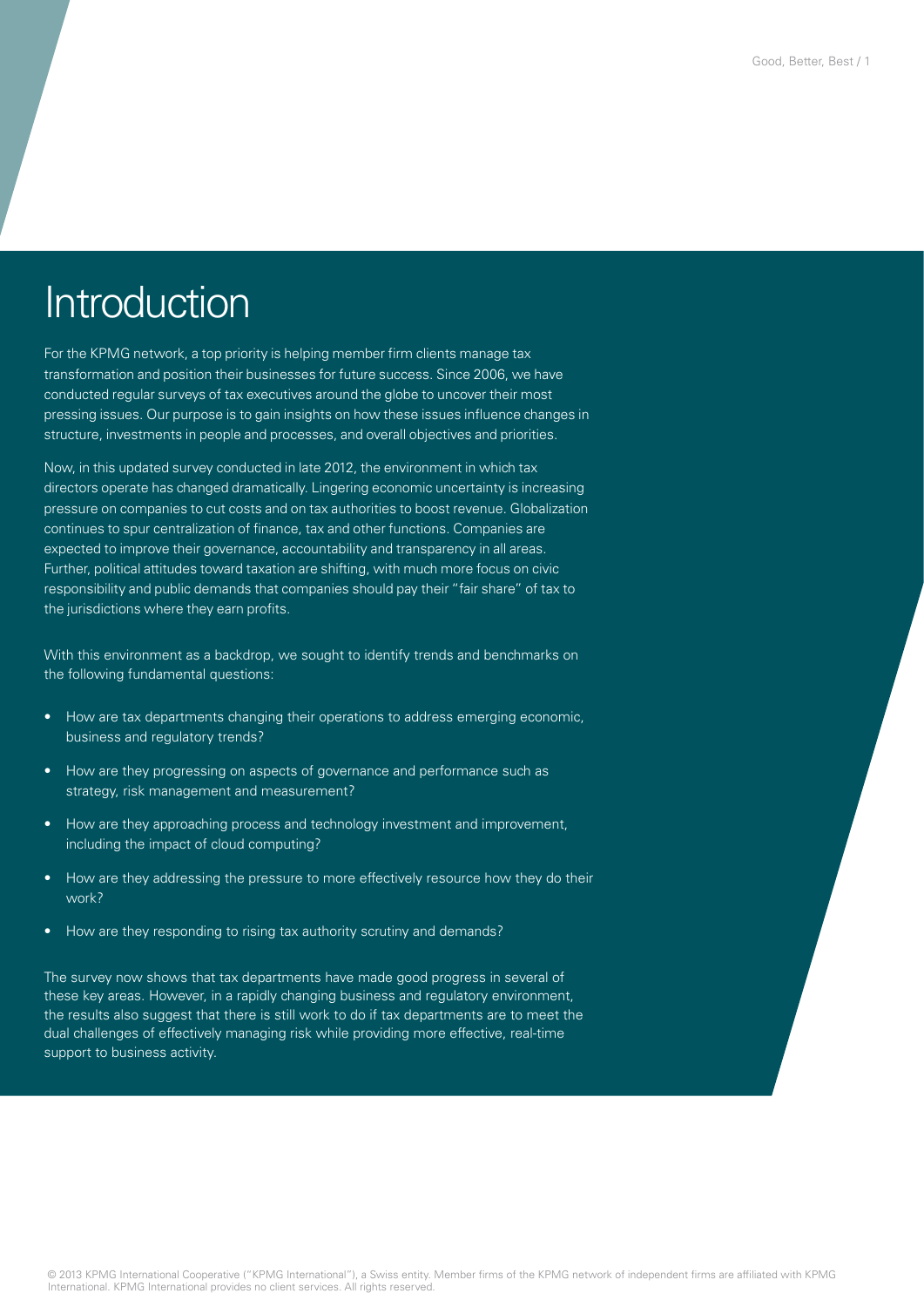# Summary of key findings & insights – what's changed?

KPMG International's series of global benchmarking studies have charted the evolution of tax departments since 2006. Our 2009 study showed that the tax departments that add the most value to their companies are also the ones that paid most attention to three key areas in conducting their daily activities:

- 1. ensuring clarity of accountabilities;
- 2. driving standardization and efficiency; and
- 3. promoting connectivity with their colleagues across the business through a proactive, outward-reaching tax department.

In 2009, we called this getting the basics right. So, with the current survey, we were keen to see how tax departments have progressed in these areas, especially given ongoing economic uncertainty and continuing regulatory reform.

Based on our analysis of the 2012 survey results and differences from the results in 2009, we found that tax departments are markedly improving in the area of accountability and making some strides forward on standardization and efficiency. However, tax departments still seem to have much more work to do on increasing their connectivity, integration and alignment with other functions.

Here, we summarize the most important findings and insights from the survey. A wealth of additional data and analysis — including supplementary reports for the countries in the survey — is available at www.kpmg.com/goodbetterbest.

#### Improving accountability

- Tax departments are making good progress in adopting company-wide tax strategies. Survey results show that boards and corporate leadership are taking more interest in, and responsibility for, tax matters, and getting more involved in guiding tax strategy.
- Respondents report a relatively high degree of focus on setting measurable performance indicators. Compliance-related indicators are by far the most prevalent. In line with this, accurate and timely tax return compliance remains the most important activity for tax departments, topping their strategic priorities and occupying more of their time than other activities. Respondents say that, in aggregate, more than half of their tax departments' time is spent on compliance, reporting and managing tax audits.

## **93%**

of tax departments have a strategy that aligns with their overall business strategy

> **77%** of tax department strategies are board-approved

## **Over 3/4**

of respondents have performance measures related to reporting and/or compliance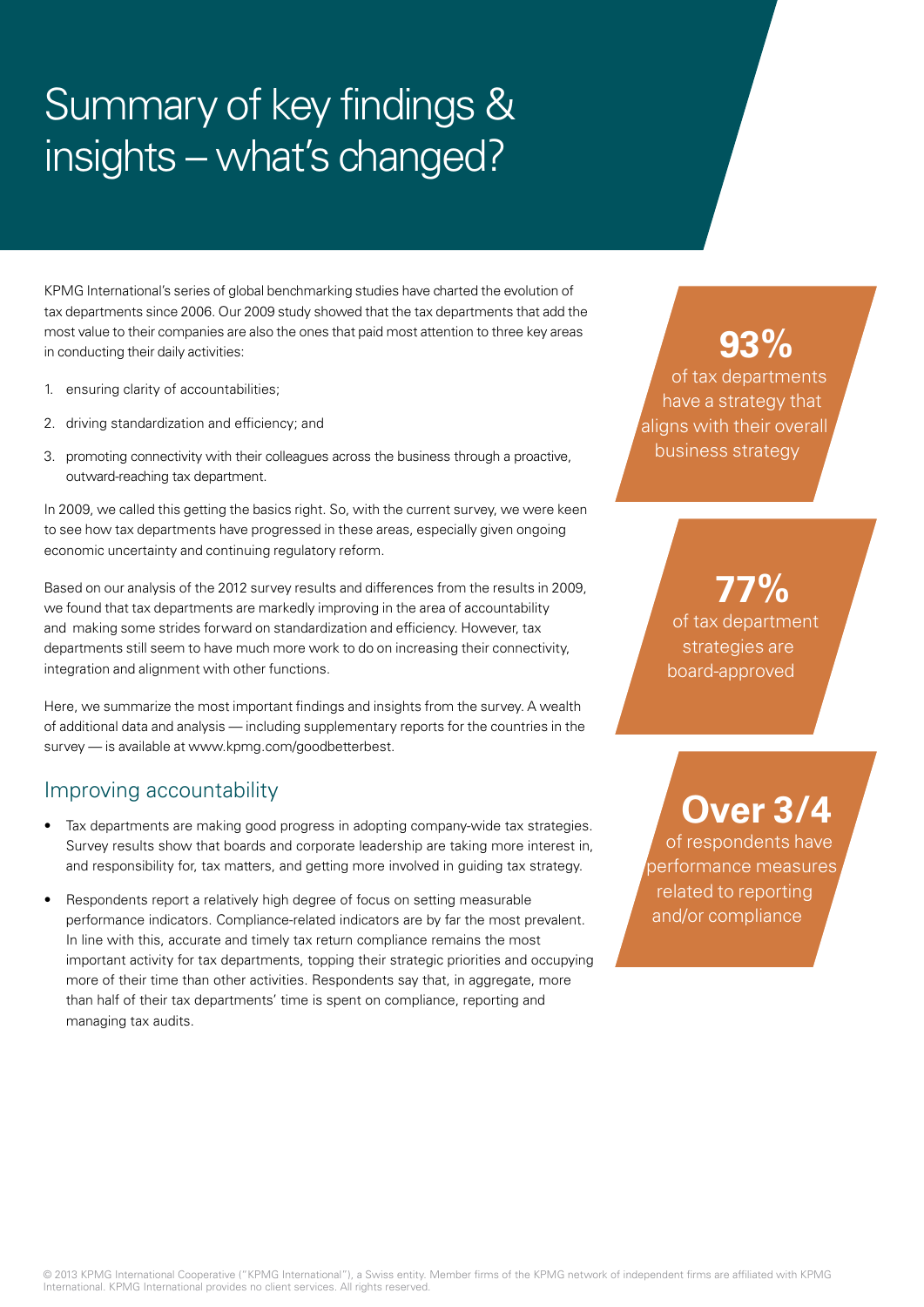• There is a clear trend toward centralizing resources within a global or company-wide tax department that directs or manages the global tax function. The number of respondents who report having employees with tax responsibilities for particular regions or multiple countries rose significantly since 2009. The majority of these employees report directly to the headquarters tax department.

#### Making headway on standardization

- Survey results show that companies are taking action to improve tax processes and controls by standardizing activities and systems.
- Respondents express satisfaction with current levels of investment in tax technology and process improvement. The majority of respondents have projects in progress in these and other areas such as better training for tax staff and tax strategy and operational reviews.
- Respondents report a high degree of standardization of processes and controls, particularly for compliance-related activities. Respondents' finance functions are also actively engaging in transformation initiatives, but tax departments usually are not integrally involved.
- Only a minority of respondents say their companies use cloud computing. An even smaller group use the cloud for storing accounting or transactional data, preventing tax departments from using cloud storage for its benefit. It seems that the tax implications of cloud computing have not been thoroughly reviewed by those companies that use cloud computing, which suggests that the tax department's involvement in cloud projects is limited.

#### Room for improvement on connectivity

- With tax departments devoting much of their attention to compliance, less time and attention are being spent on more forward-looking, higher-value activities.
- In terms of how the tax department is measured and where time is expected to be spent over the next 12 months, the lowest-ranking priorities are integration with business groups and early indication of routine transactions, cash tax planning, and tax process improvement.
- For tax departments that will restructure in the near future, "cost reduction" is the reason with the greatest increase since 2009. Better alignment with the business or finance function is the least common reason.

### **76%** of respondents now have a headquarters tax department

## **62%**

of tax departments are engaged in or considering overall tax strategy and operational reviews

## **Under 40%**

are "integrally involved" in finance function transformation initiatives

## **Only 1/3**

of time is expected to be spent on effective tax rate optimization, cash tax planning, process improvement and integrating with the broader business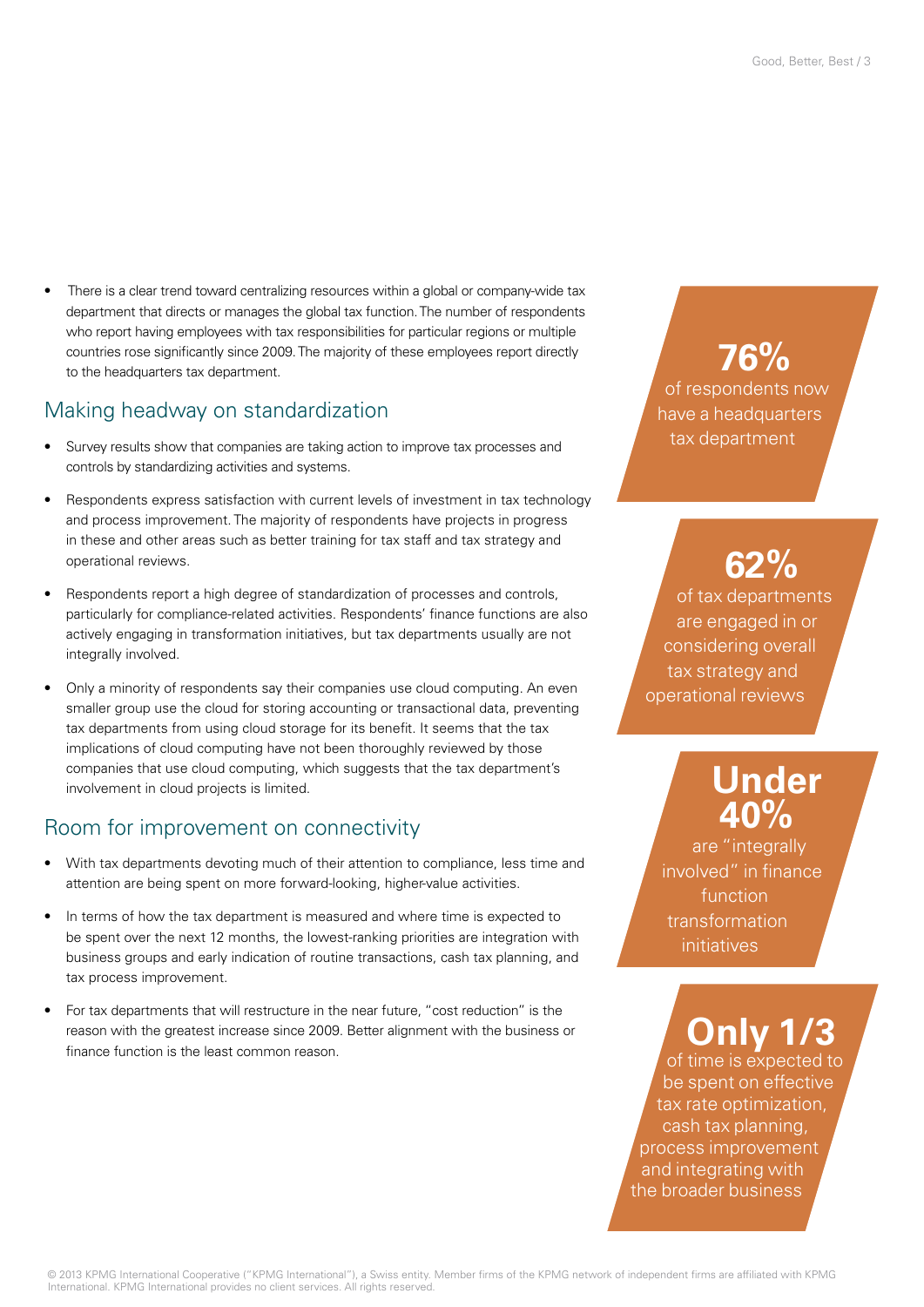#### The challenges ahead

- Tax controversy has been increasing sharply since 2009, with respondents reporting higher controversy activity in all taxation areas. Respondents say that tax authorities are taking more interest in how well tax departments are managed, for example, by scrutinizing tax and accounting processes and controls, tax strategy and risk management, and technology.
- We expect this trend to continue as more tax authorities take up horizontal monitoring and risk-based tax audit techniques. Regulatory changes, such as the US Dodd-Frank Act and the EU country-by-country tax reporting proposals, will add even more pressure on companies' ability to meet their tax compliance and reporting burdens.
- Tax directors are satisfied with their existing administrative budgets, staffing levels, and investments in technology and process improvement. Given the challenges ahead, corporate and tax leadership will likely want to reconsider whether satisfaction with the adequacy of tax resources and investment is warranted.

In summary, the survey reveals that forward-thinking tax directors face a difficult dilemma: as tax compliance burdens and disputes continue to mount, their departments will meet greater challenges in managing these obligations while improving their performance and focusing on the more value-adding aspects of the tax department's role.

Given this dilemma, this current survey shows that the lessons of our 2009 report — that transforming the performance of the tax department requires getting accountability, standardization and connectivity right — are now even more important.

#### **2/3** of tax departments are currently involved in tax controversy

## **Over 1/2**

of respondents say tax authorities have become more focused on tax and accounting processes and controls, tax strategy and risk management, and technology in the last 12 months

## **79%**

of respondents are satisfied with their tax department's administrative budgets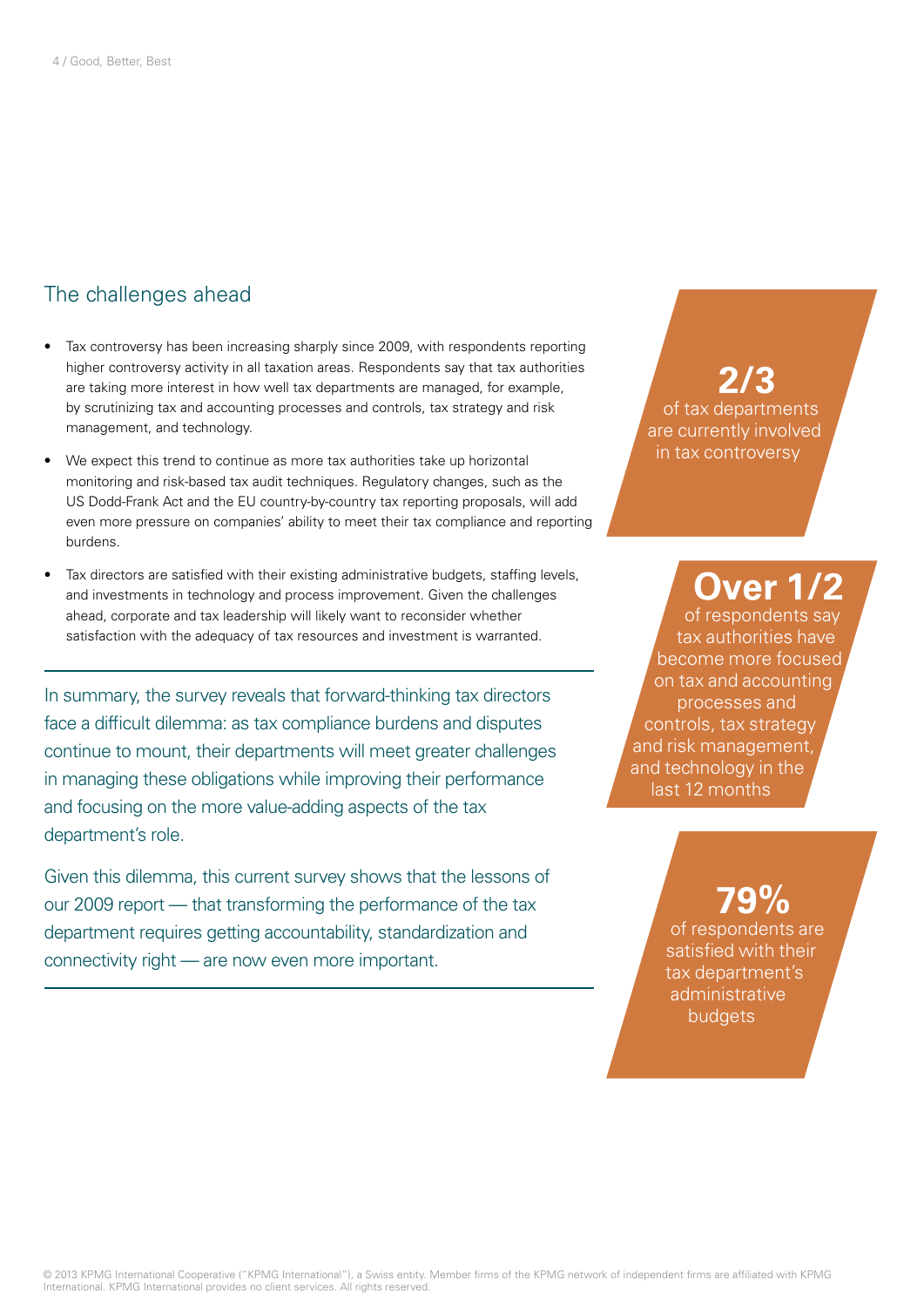

| <b>COUNTRY</b>      | <b>BASE SIZE</b> |
|---------------------|------------------|
| Argentina           | 50               |
| Australia           | 50               |
| <b>Brazil</b>       | 50               |
| Canada              | 50               |
| Chile               | 50               |
| China               | 50               |
| France              | 50               |
| Germany             | 50               |
| Hong Kong           | 50               |
| India               | 50               |
| Italy               | 50               |
| Japan               | 50               |
| Mexico              | 50               |
| Netherlands         | 50               |
| Russia              | 50               |
| Singapore           | 50               |
| South Africa        | 50               |
| South Korea         | 50               |
| Spain               | 50               |
| Switzerland         | 50               |
| United Kingdom (UK) | 50               |
| United States (US)  | 100              |
| <b>TOTAL</b>        | 1150             |

#### About the survey

- KPMG International's global survey of people in charge of tax policy and operations of companies worldwide is one of the largest surveys of its kind.
- Iterations of the survey have been conducted regularly since 2006, charting the evolution of leading tax departments and identifying operational benchmarks for high-performing tax teams.
- For the 2012 survey, 1,150 heads of tax in 22 countries (50 respondents in 21 countries and 100 in the US) took part in blind telephone surveys to share their opinions on how tax departments are adapting to current challenges. About 700 of respondent companies are Fortune 500, Forbes 2000 or equivalent.
- To gain more clarity on the telephone survey results, additional in-depth interviews were conducted with several clients of KPMG member firms and tax professionals worldwide.

Source: KPMG International 2012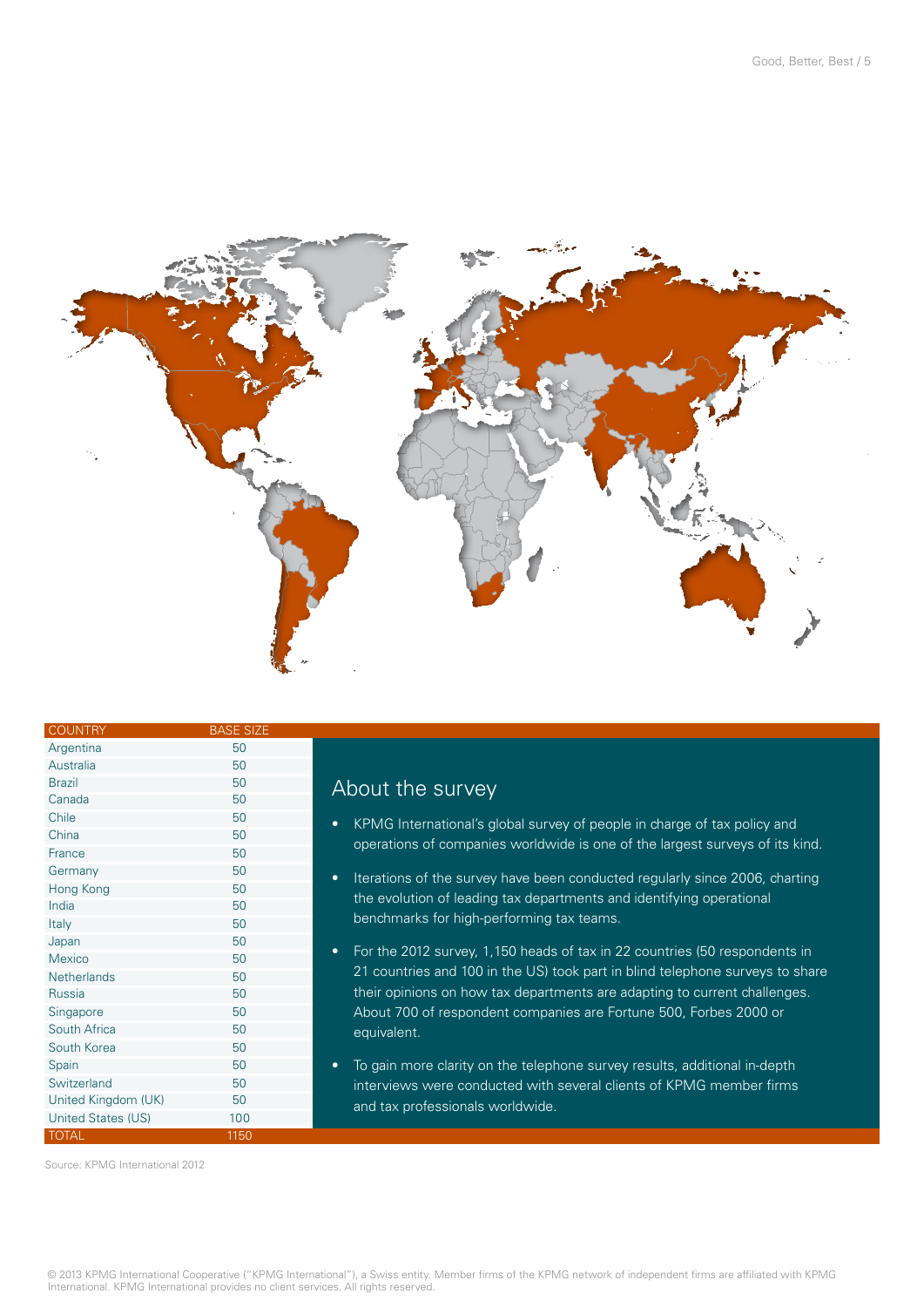# Enabling the tax department of the future

The most effective, highly valued tax departments are those that manage tax risk while identifying improvement opportunities through core tax management skills and proactive collaboration with all parts of the business.

Since 2006, KPMG International's member firms have monitored the evolution of tax departments through a series of benchmarking surveys of those responsible for the tax department around the globe. Our 2009 research, validated by the experience of KPMG member firms working with some of the world's leading companies, suggested that the highest performing tax departments are also those that focus on getting the basics right in three key areas:

- 1. **improving accountability** to clarify the tax department's roles and responsibilities within the context of a company-wide, board-approved tax governance framework;
- 2. **improving standardization** to automate and strengthen tax processes and controls and ensure all tax compliance obligations are met; and
- 3. **improving connectivity** between the tax department and other business areas so they work together as proactive partners in setting and advancing business objectives.

The focus on these areas makes intuitive sense. Clear accountabilities can ensure that the tax department strategy is aligning with and supporting the wider company or enterprise strategy and that their goals and performance measures are agreed upon with key stakeholders. Standardization of processes and technology improves consistency, quality and efficiency, allowing tax teams to spend less time on compliance and more on valueadding pursuits. Connectivity and participation with all parts of the company -— from boards and senior leaders to other functions such as Finance, Treasury, M&A, Marketing, IT, HR, Sales and Procurement — are key to ensuring tax affairs are well managed and boost the tax department's value, profile and influence.

Our analysis of the 2012 survey results discusses the progress of tax departments in these three areas. The findings show that they are making progress in improving accountability and standardization but have more work to do in connectivity.

In the final section of this report, we identify the key threat to progress: the rising compliance and audit burden, which risks attracting more time and resources away from value-adding activities. We ask whether the challenges can turn into opportunities. Without substantial improvements in getting the basics right, how can the leading tax department of the future manage compliance responsibilities and be the proactive business partner its colleagues need?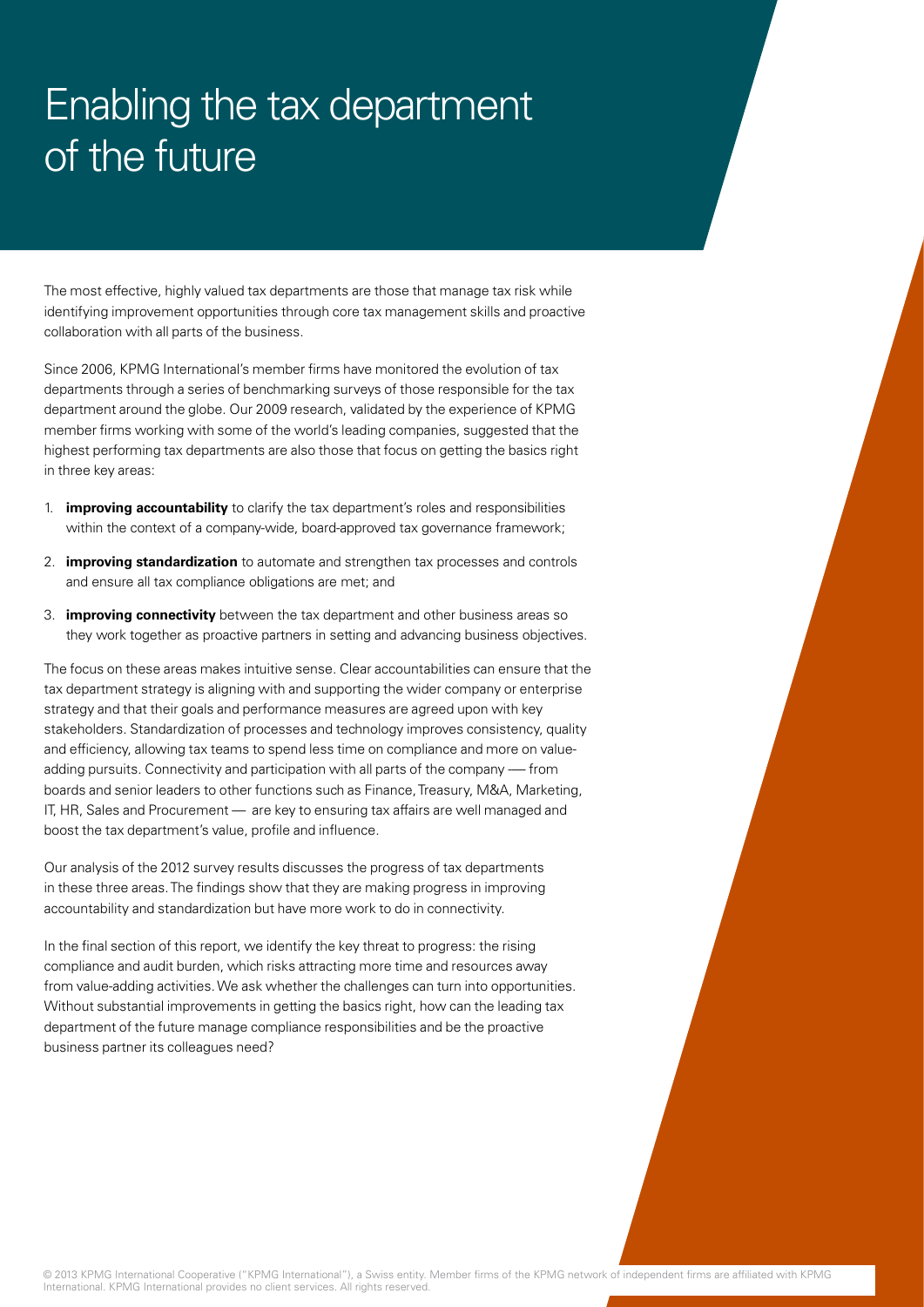# Improving accountability – vertical alignment strengthens

Our previous surveys charted the rising importance of the corporate governance of tax as companies faced growing pressure from a range of parties internally and externally to demonstrate that they are well-run, responsible organizations. It is now probably fair to say that the management of tax is one of the key criteria by which corporate governance is judged by investors and other third-parties, such as regulators, analysts and the media.

© 2013 KPMG International Cooperative ("KPMG International"), a Swiss entity. Member firms of the KPMG network of independent firms are affiliated with KPMG International. KPMG International provides no client services. All rights reserved.

**1**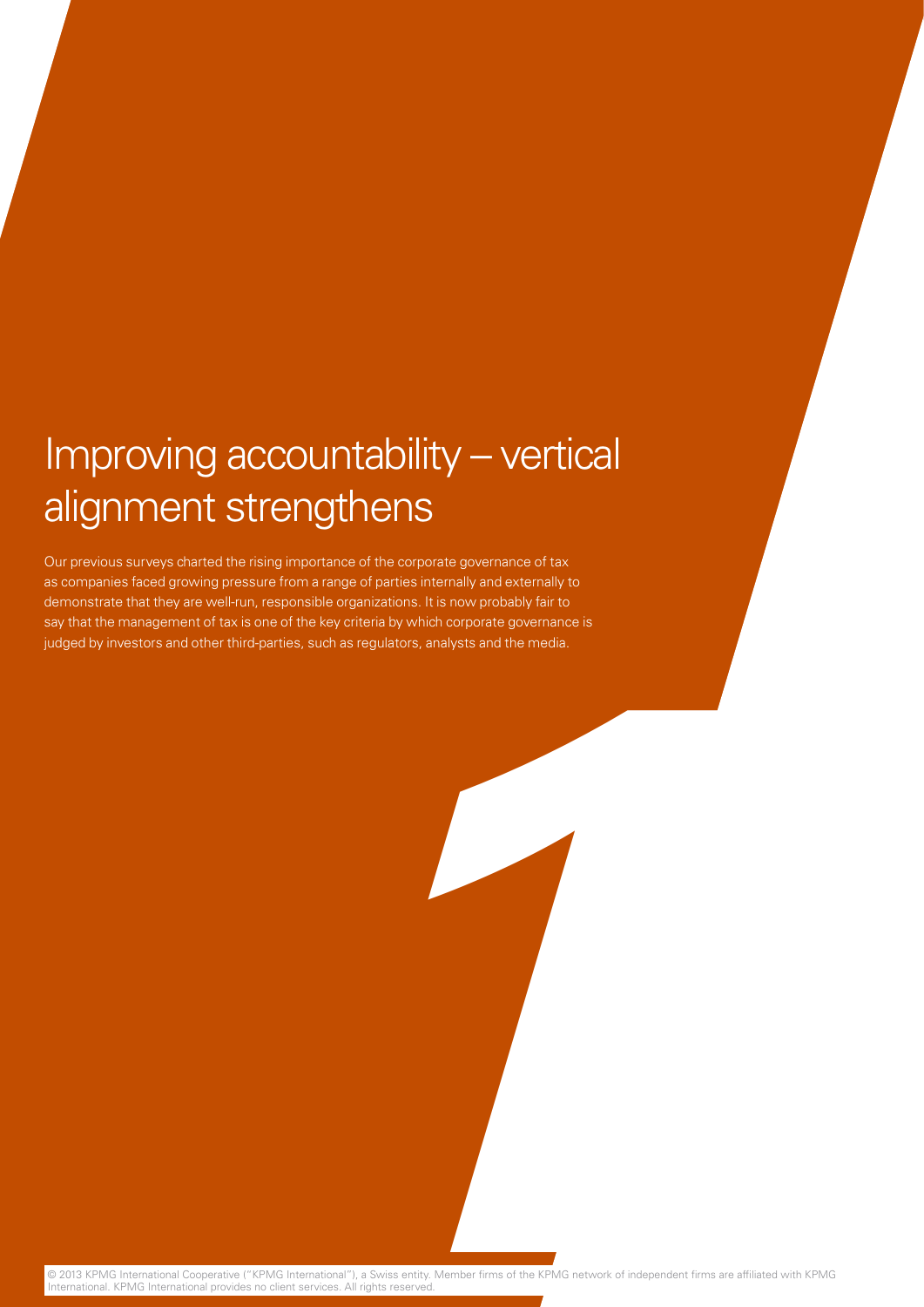The world's tax authorities are showing much greater interest in evaluating how a company's tax matters are governed. For example, current tax authority risk assessment programs in the UK, Australia and the Netherlands explicitly address the strength of a company's tax governance policies.

Tax authorities are also demanding more transparency in compliance processes. For example, in the UK, senior accounting officers of large companies must annually certify that their tax systems and controls are adequate. The US requires companies to report the impact of "uncertain tax positions" on their balance sheets and tax returns. Using these disclosures, tax authorities will focus on areas of potential non-compliance or differing interpretation, with the expectation of resolving disputes and settling tax assessments more efficiently.

Other regulators and non-governmental organizations are also looking at how a company's approach to tax management is helping fulfill what are seen as its wider corporate responsibilities. For example, reporting requirements under the Dodd-Frank Act in the US and the proposed EU Transparency Directive will require detailed country-by-country (or project-by-project in some cases) tax data. A company's own need for timely and accurate financial data is also challenging the tax department to think more widely about what its responsibilities entail and how to fulfill them.

Since our last survey in 2009, boards and finance executives are clearly responding to this rising focus on the management of tax. The current survey shows senior executives and directors are taking more interest in, and responsibility for, tax matters.

#### Which of the following statements are true of your company?

|                                                                                                                         | 2009 | 2012 |
|-------------------------------------------------------------------------------------------------------------------------|------|------|
| We have a tax strategy that is consistent with<br>our overall business strategy                                         | 84%  | 93%  |
| The board has approved the tax strategy                                                                                 | 48%  | 77%  |
| Our approach to tax risk management has<br>been approved by the board and/or corporate<br>leadership                    | 48%  | 75%  |
| The board and/or corporate leadership has<br>provided guidance directly to the tax department<br>regarding the strategy | 51%  | 73%  |
| We have a documented approach to tax risk<br>management                                                                 | 66%  | 71%  |
| We have global standards related to tax policies<br>and procedures                                                      | 60%  | 70%  |
| We have formally documented our tax strategy<br>(2012 survey only)                                                      | N/A  | 63%  |

Source: KPMG International 2009, 2012

"In today's world, you need to have transparent information in a timely manner. Internally and externally, there's more and more emphasis on tax, in terms of tax transparency initiatives, total tax contribution and so on. I think the tax department will become even more important in the future."

#### **—Tax director of a leading multinational mining company**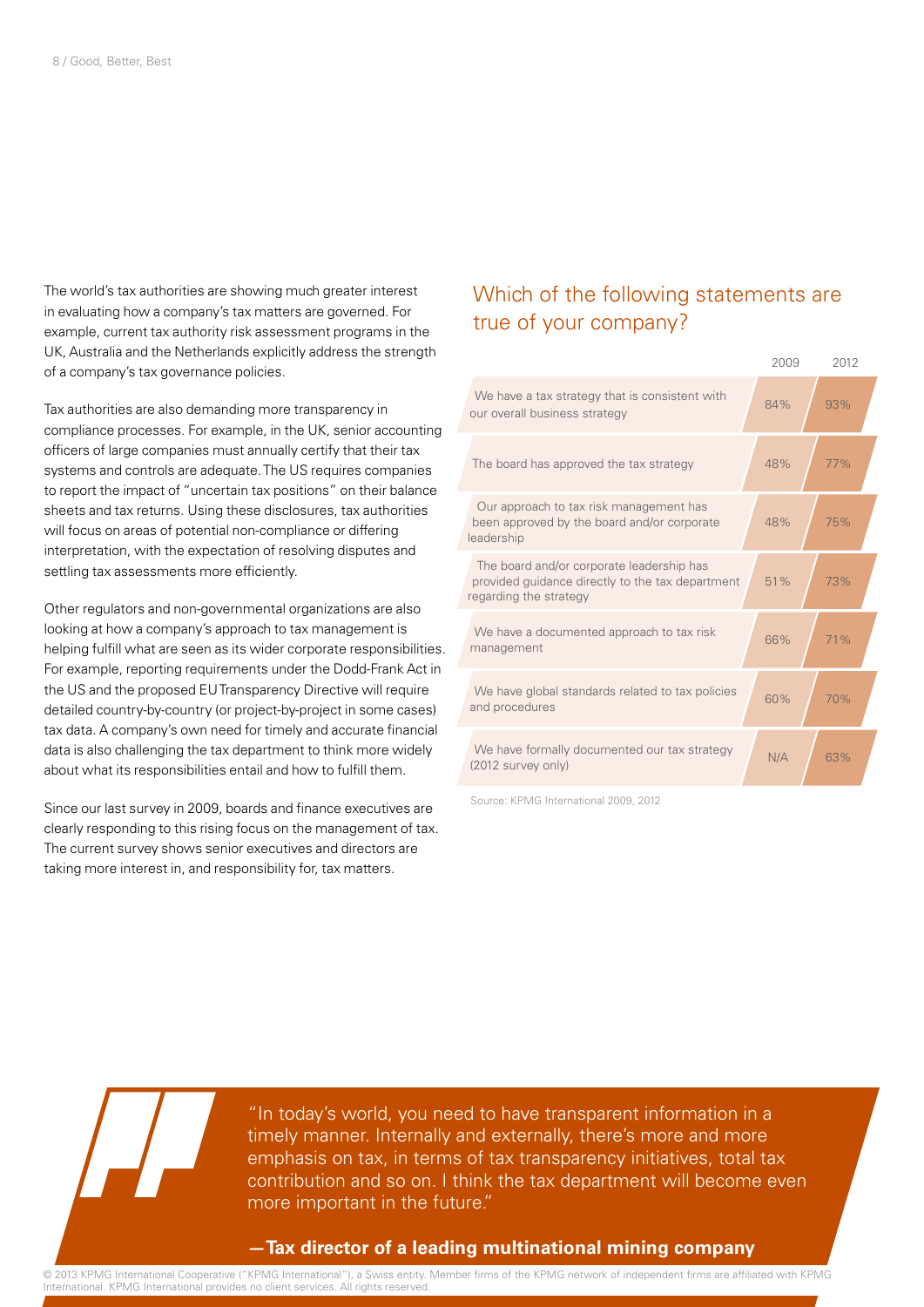The percentage of respondents who have a tax strategy that is consistent with their overall business strategy rose from 84 percent in 2009 to 93 percent currently. For 73 percent of respondents, the board and/or corporate leadership are directly involved in providing guidance on the tax strategy — a significant increase from 2009 (51 percent). Similarly, 77 percent of respondents report that their board has approved the tax strategy, up from 48 percent in 2009.

### Smaller companies gaining more ground

Notably, respondents from smaller companies (with annual revenue less than USD500 million) report slightly better progress on areas related to tax governance and operations. In comparison to larger companies, respondents from smaller companies are more likely to have:

- a board-approved tax strategy;
- board guidance on the strategy; and
- key performance indicators (KPI) to benchmark against each of the named categories.

This suggests that boards and tax teams of smaller companies can communicate more effectively and act more quickly. Their larger counterparts can have a harder time gaining consensus and resources needed. Given the matters at stake, it is just as or even more important for tax departments of large companies to ensure clarity of accountabilities.

### Routine compliance tops tax department priorities

Survey results suggest that, as in previous years, tax departments are primarily focusing on day-to-day compliance work. Accurate and timely tax return compliance is the most important activity driving tax department objectives, followed closely by accurate and timely financial reporting.

### How important is each of the following in driving your tax department's overall objectives in the next year?

 $5 =$  extremely important;  $1 =$  not at all important



Source: KPMG International 2012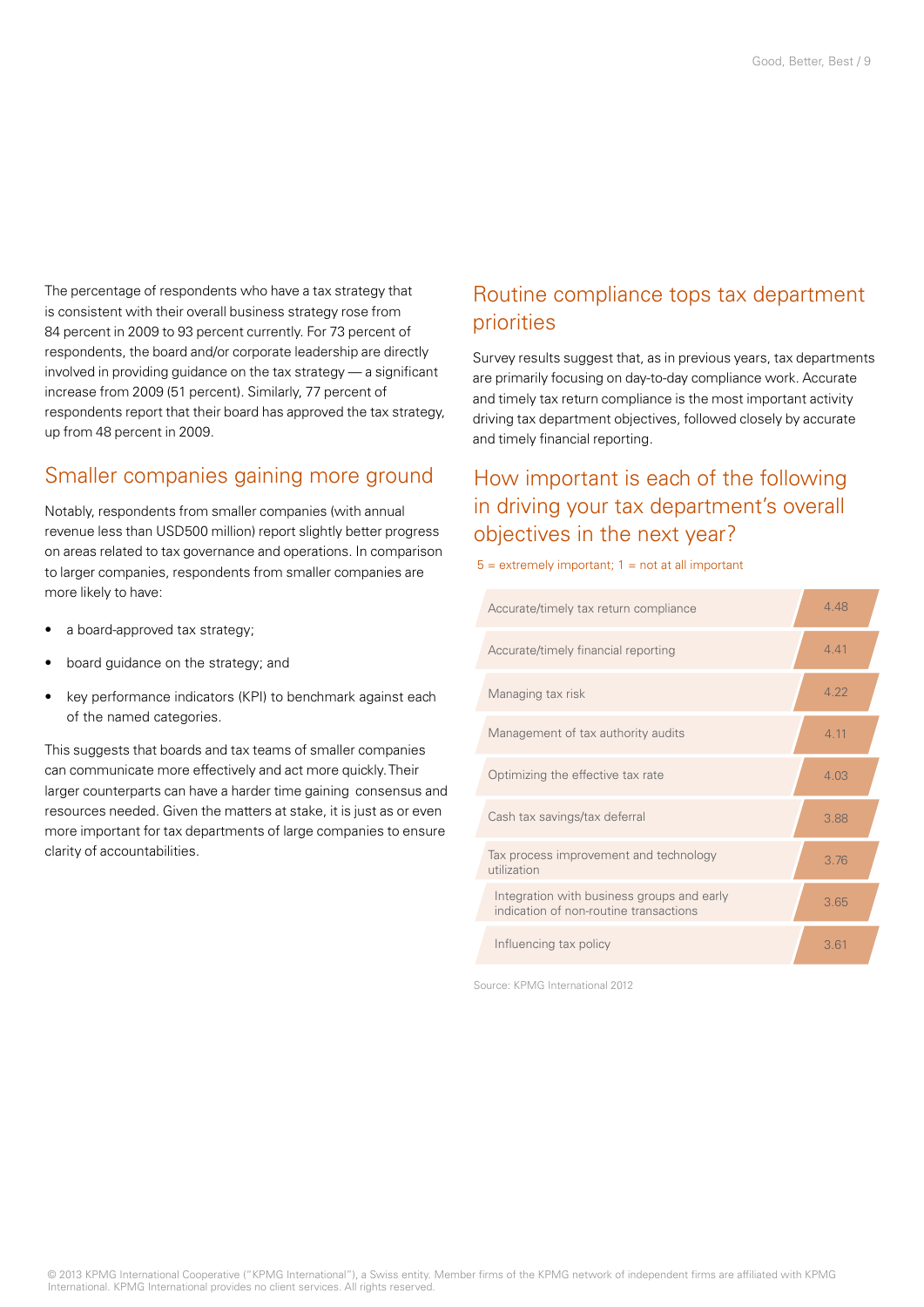We asked a new question in the current survey to investigate the focus of the tax department on setting KPIs. Encouragingly, a high proportion of respondents report the existence of formal KPIs across a wide range of tax department activities. Consistent with the priority given to compliance and reporting, the highest degree of KPI setting relates to this activity.

#### Have you developed KPIs to benchmark against goals?



Source: KPMG International 2012 Yes No

The percentages are lower for activities that can add value, such as process improvement and business integration. This raises the question of whether tax departments are reluctant to set KPIs in more strategic areas or whether setting reasonable benchmarks for these activities is a difficult metric to put in place.

### Case study #1 – measuring tax department performance & value

On finding that its effective tax rate (ETR), as reported in the financial statements, seemed out of line, a European banking group undertook a detailed review of the components of its ETR and a benchmarking to its peer group. The review not only revealed that the reasons for the differences were justifiable but also opened more informed discussions between the tax department and the board about the true value that the tax department provided to the company.

The discussions led to the development of a balanced scorecard approach for KPIs for the tax department. The new KPIs focused not only on traditional performance measures for tax, such as ETR, but also on a range of broader measures, such as tax cash flow management of indirect taxes, speed of resolution of disputes, and talent management.

"Our tax department KPIs address compliance first of all, making sure that all the filings and claims are made in due order. Then we're measured on the extent to which we minimize tax more broadly. We're given a realistic cash tax target and the KPI would be to try and outperform that cash tax target — and then to outperform the first target by another 10 percent."

#### **—Tax director of a UK-based energy company**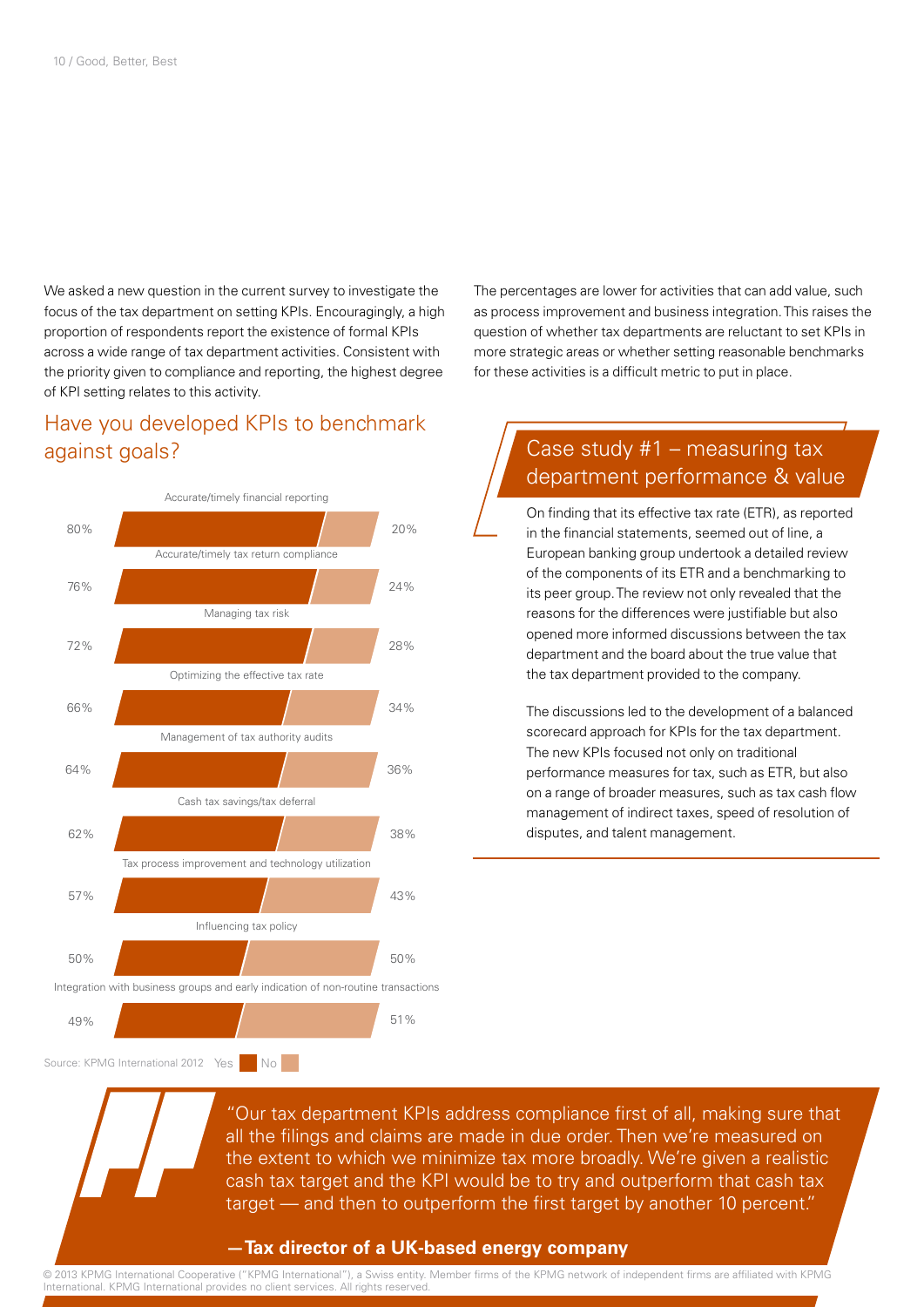#### Centralizing accountability & management

Another aspect of good tax governance is establishing a tax department structure that aligns to the company-wide strategy and includes clear reporting lines and accountabilities. Since 2009, companies have acted and are centralizing the management and structure of resources in global or business-wide headquarters tax departments. This centralization can support desired improvements in accountability, control and standardized approaches.

In 2009, 56 percent of respondents said that their tax department was directed, managed or coordinated from their global headquarters, compared to 76 percent currently. Additionally, the number of respondents who reported having employees with tax responsibilities for particular regions or multiple countries also rose significantly — from 29 percent in 2009 to 52 percent currently; 60 percent of these employees now report directly to the headquarters tax department. The number of respondents with employees responsible for single countries or for business units or divisions is also increasing.

#### Which of the following is true about your tax department structure?

There is a headquarters tax department that directs, manages or coordinates the global tax function



With so many challenges, the survey asked if respondents are addressing the structure of their tax department and, if so, why.

#### Is the structure of your tax department expected to change in the near future?



Source: KPMG International 2009, 2012

### If yes, what are the primary reasons for change?

|                                                                                                  | 2009 | 2012 |
|--------------------------------------------------------------------------------------------------|------|------|
| Increase/improve control                                                                         | 34%  | 65%  |
| Reduce costs                                                                                     | 27%  | 63%  |
| Improve/create efficiencies                                                                      | 39%  | 60%  |
| Improve/enhance tax risk management                                                              | 35%  | 53%  |
| Better alignment with business and/or finance<br>function structure and needs (2012 survey only) | N/A  | 50%  |

Source: KPMG International 2009, 2012

### Who do they report to?

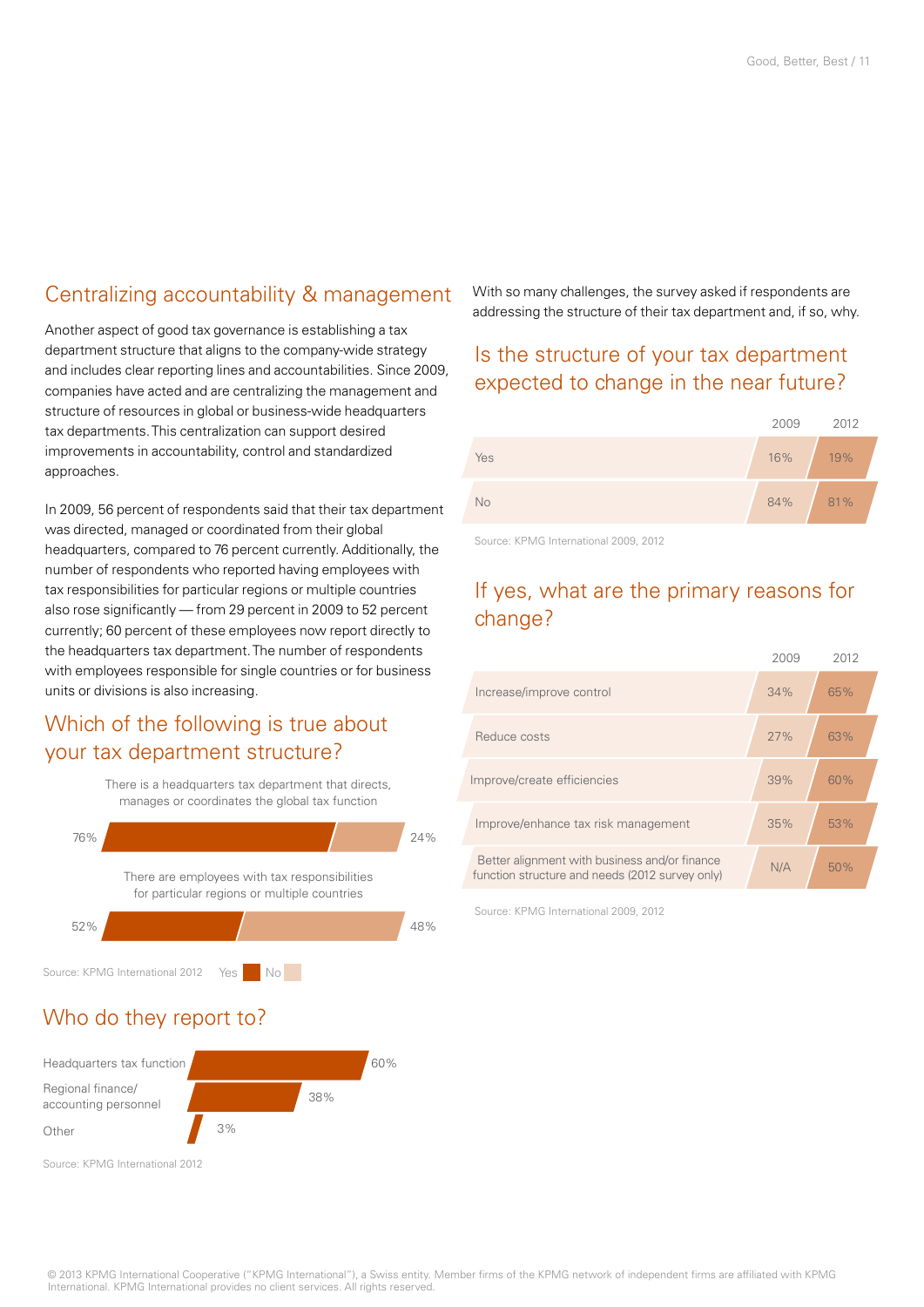Of the 19 percent of respondents who expect changes to their tax department's structure in the near future, 50 percent of them say that better alignment with the business and/or the finance function is among the primary reasons. However, better integration is still a lower priority in driving upcoming structural projects than improving controls, reducing costs, and improving/creating efficiencies.

#### Blueprint for change

The survey shows that tax directors are getting better at articulating and gaining formal approval for the tax strategy. But the current regulatory and economic environment highlights the importance of continually adapting the strategy to respond to changing circumstances. We recommend that a common purpose is agreed upon and maintained between the tax department and corporate leadership to align strategic goals and objectives.

As case study #1 shows, developing a broader set of performance measures can help quantify and communicate the full value the tax department brings to the company. We recommend defining one view of performance, shared by the tax department and corporate leadership. This includes clarifying what requirements are needed and how to measure performance.

As the tax department obtains greater clarity over these areas, the right mix of skills and team structure are essential to the execution.

> "I had a lot of people sitting in a head office-type department and yet five very separate businesses. I needed to get people into the business, so I've appointed tax directors in the businesses… and scaled down the central team."

#### — **Group taxation director of a UK-based global industrial engineering firm**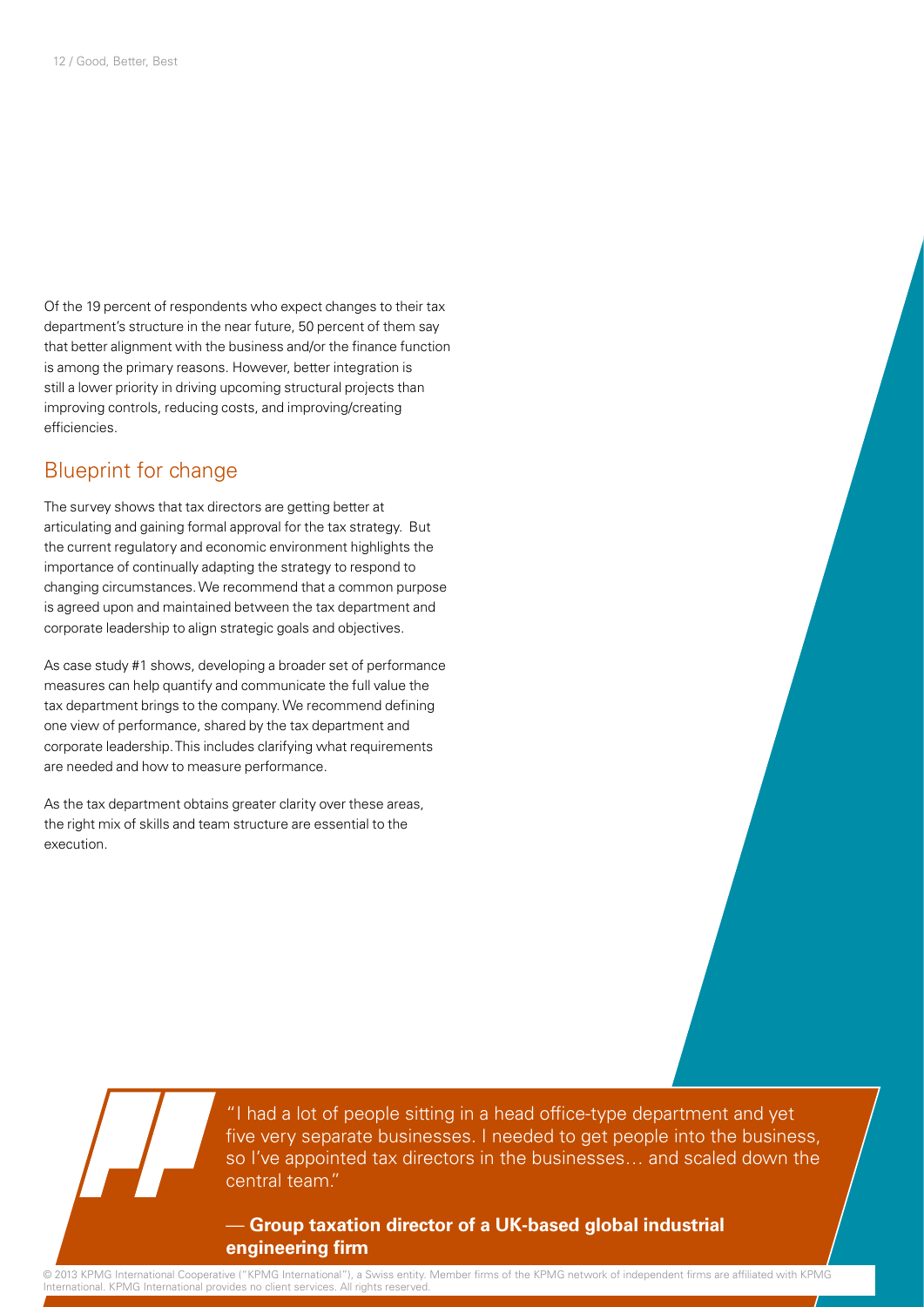# Making headway on standardization conforming global processes & controls

Our previous research identified a focus on standardization and efficiency as key characteristics of leading tax departments. Standardization eases the management of complex data flows, streamlines the performance of routine tasks and increases the accuracy of tax data and related filings. It facilitates the use of technology to monitor results and investigate anomalies. It also helps foster better understanding and communication of tax matters across the company.

© 2013 KPMG International Cooperative ("KPMG International"), a Swiss entity. Member firms of the KPMG network of independent firms are affiliated with KPMG International. KPMG International provides no client services. All rights reserved.

**2**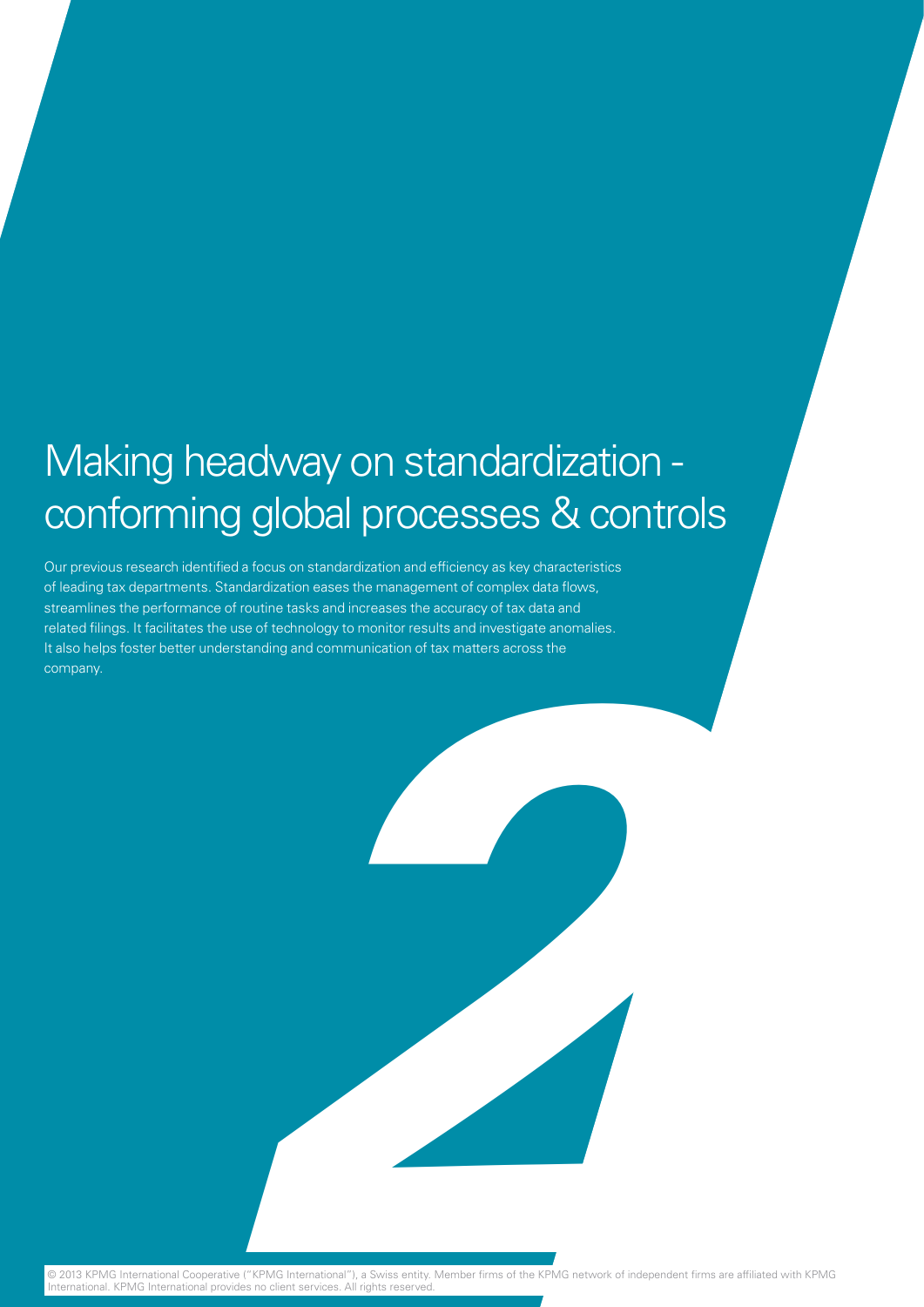In looking to what progress has been made in standardization and simplification of tax processes since 2009, we now find that more tax departments are actively working to make their global tax processes and controls more uniform.

The majority of respondents now rate the level of standardization of their tax controls, policies and procedures as "standardized" or "very standardized". Responsibilities and accountabilities of tax personnel are the most standardized areas. Similarly, more than half of respondents report standardization of tax compliance activities across the annual cycle — from forecasts of tax expense or ETRs and annual provision processes through to compliance and tax return processes. This, of course, leaves a sizeable minority still to reap the benefits of greater standardization. It is also worth noting that respondents say wider tax processes and technologies are the least likely to be standardized.

### How would you rate the level of standardization for your tax department globally in the following areas?

 $5 =$  very standardized;  $1 =$  not at all standardized

| Responsibilities and accountabilities of tax personnel     | 3.84 |
|------------------------------------------------------------|------|
| Controls                                                   | 3.69 |
| Learning, development and career path for tax<br>personnel | 3.63 |
| Policies and procedures                                    | 3.59 |
| Processes                                                  | 3.54 |
| Technologies                                               | 3.43 |

Source: KPMG International 2012

This drive for standardization is clearly gaining support: the number of respondents who say finance leadership drives standardization of their tax department strongly or relentlessly rose from 37 percent in 2009 to 51 percent in 2012. We believe this trend will continue as companies consider the performance and structure of their finance function and ask how the tax department can contribute.

Another indicator of progress in standardization is the level of investment in tax process improvement and technology. Interestingly, 74 percent of respondents in the current survey report they are satisfied with the levels of investment in tax technology and process improvement. Given that levels of standardization are lowest for tax processes and technologies, and that the majority of time is still spent on compliance and reporting, we would expect less satisfaction with current levels of investment.

In the current difficult economic, and thus investment environment, respondents may be reluctant to admit that they need more budget for projects. However, the majority of respondents say they already have projects in progress that could explain the current funding satisfaction. Whatever the reason, this level of investment focus is encouraging for the future if the amount of time on routine day-to-day activities is to be more comparable to that spent on more strategic activities.

"One of the things that we will continue to focus on is automating the provision process to automate our transaction tax preparation."

#### **— Tax director of a US-based communications company**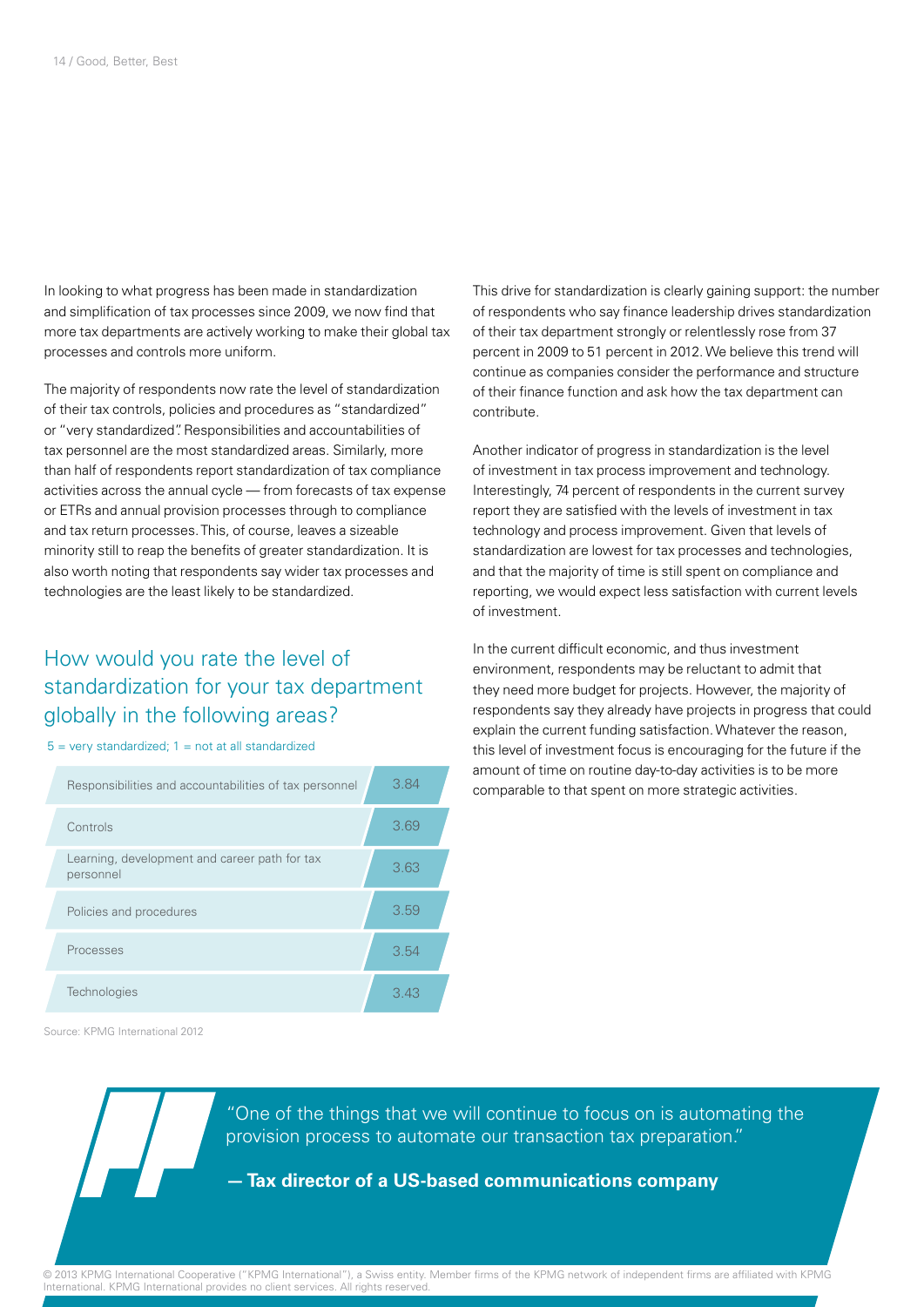#### Has your company undertaken any of the following finance initiatives on a global or regional level within the past 12 months? If yes, what was your tax department's level of involvement in those initiatives?



Risk management and/or controls improvements

Values may not add to 100% due to rounding.

Despite the apparent good progress in addressing standardization of tax processes and controls, there are likely to be further areas of opportunity that are not being exploited to their full extent. Among companies that report having undertaken global or regional finance transformation initiatives in the past 12 months, the tax department was "integrally involved" less than 40 percent of the time:

- 39 percent are integrally involved in risk management and/ or controls improvements and finance function strategic reviews;
- 36 percent of respondents say their tax department is integrally involved in process improvements; and
- under one-third of respondents are integrally involved in technology improvement projects, shared service center implementations or reviews, benchmarking reviews and ERP reviews/implementations.

Given a tax department's typical reliance on finance function processes for a good proportion of the information they need, it is essential that tax is integrated with related finance function processes. The survey results suggest that there are still significant opportunities in pushing for efficiencies in end-to-end tax processes and for tax department involvement in enhancing the value of investment made in large business-wide initiatives. As case study #2 shows, there is now much greater understanding of how the tax department can leverage broader business developments.

## Case study #2 – leveraging finance function investments

A leading international group undertook a global SAP implementation. As part of the project plan, the tax department partnered with the finance function, their tax advisers and the SAP provider to ensure that the implementation met tax compliance needs. As a result, SAP was configured to ensure that correct VAT and other indirect tax codings were properly implemented within the transactional accounting processes. Tax data was also configured to enhance compliance efficiencies when collecting and analyzing accounting data for tax return purposes.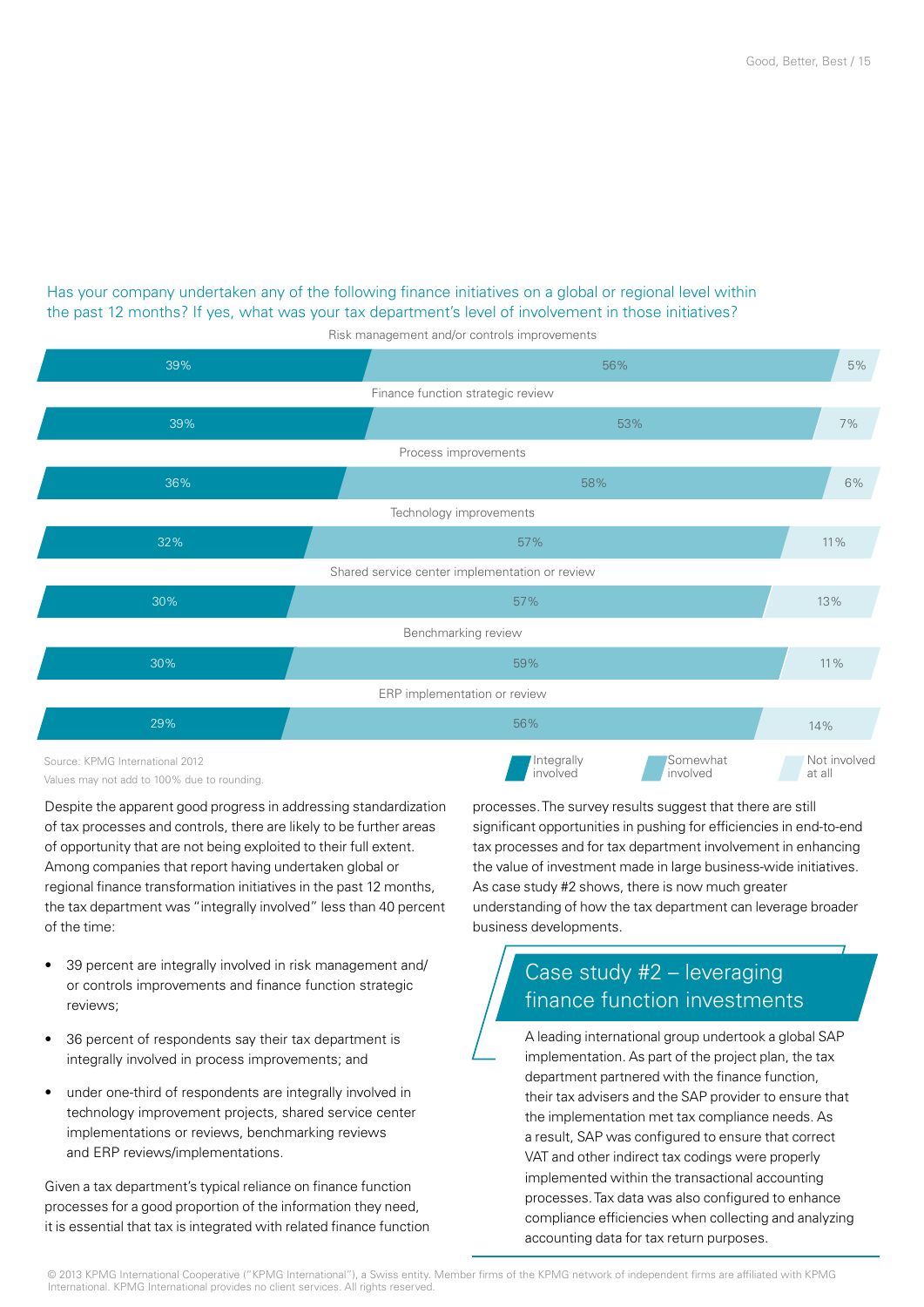### Optimizing technology for better value

Despite opportunities, such as case study #2 illustrates, harnessing additional tax technology and process improvements is not high on the agenda for most survey respondents this year. Only 17 percent feel their level of investment in technology and tax processes is too low, down from 26 percent in 2009. About three-quarters say that their company's level of investment is "about right".

Similarly, despite the widely touted cost savings and efficiencies that cloud computing can offer, only a minority of respondents work in companies that use cloud computing. An even smaller group use the cloud for the storage of accounting or transactional data, which can limit the ability to actively use cloud storage for its potential benefits to the tax department. And only about a quarter of respondents are focusing on cloud computing's international tax implications.

To the extent that your company operates internationally, where do you focus on the implications of cloud computing?

| Do not use cloud computing                                            | 62% |  |
|-----------------------------------------------------------------------|-----|--|
| Transfer pricing with respect to related-party cloud payments         | 26% |  |
| Server location and permanent establishment issues                    | 23% |  |
| Impact of indirect taxes (e.g. VAT/GST) on cloud payments             | 22% |  |
| Foreign country income characterization of outbound cloud<br>payments | 19% |  |
|                                                                       |     |  |

Source: KPMG International 2012

Given the importance of compliance — as respondents suggest — the lack of interest in greater investment in tax technology and process improvement is unexpected. For forward-thinking tax departments, there is a strong business case for more investment in tax technology-related improvements. Indeed, automation and standardization can streamline compliance tasks while improving accuracy by:

• easing the preparation of tax provisions and year end tax reporting by standardizing local data and creating better audit trails;

- providing greater visibility of tax activity in real time and better strategic understanding of tax in the business as a whole; and
- having a central platform for managing complex international tax issues, such as a company's transfer pricing, employee relocations, and indirect tax obligations.

When technology plays a greater role in the completion of tasks, tax departments can devote more time and attention to important strategic pursuits.

### Case study #3 – using technology to free up time

A global telecommunications company needed to prioritize its tax department's workload. Initially, the company focused on outsourcing their compliance needs, but this was not their preferred option. However, further investigation of the reasons for the tax department's excessive workload revealed that 70 to 80 percent of the time in preparing tax returns was spent on preliminary work that involved extracting, formatting and understanding accounting data before any tax technical analysis began.

By gaining a better understanding of the nature of the data housed within the company's accounting system and how to access it, and by coupling this with appropriate mapping and analysis technology, the company was able to cut the amount of preliminary work almost in half. This enabled the tax department to keep its compliance work in-house while maintaining its ability to deliver on other priorities.

#### Outsourcing tax responsibilities

Outsourcing remains a valuable option for the tax department when considering its global responsibilities. Outsourcing is often used strategically to free up in-house resources for other activities and to access best practices and investments in people, processes and technology that cannot be developed in-house.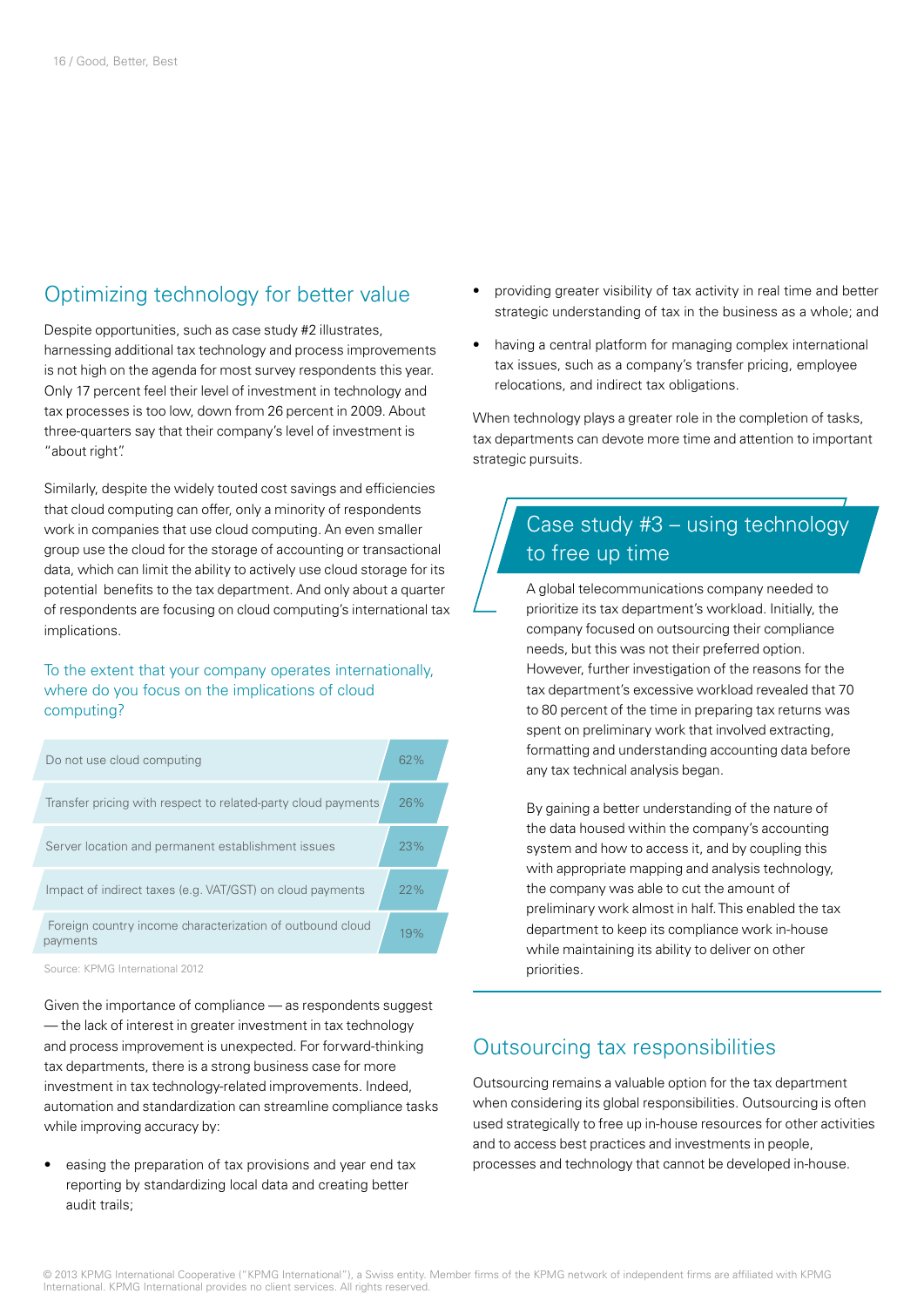The number of respondents that outsource or co-source tax department activities has dropped significantly, from 52 percent in 2009 to 34 percent in 2012. At the same time, use of shared service centers rose from 22 percent to 30 percent. These results are surprising, given our experience that demand for outsourced tax services is still strong. Nevertheless, the results suggest that many companies are responding to pressure to reduce costs by outsourcing less.

#### Which of the following, if any, do you use to carry out or support tax department reponsibilities?

|                                             |          | 2012 |  |
|---------------------------------------------|----------|------|--|
| Outsourcing/co-sourcing                     | 52%      | 34%  |  |
| Finance or accounting shared service center | $22\%$ * | 30%  |  |
| Other finance resource                      | 22%      | 25%  |  |

Source: KPMG International 2009, 2012

\* In the 2009 survey, the question only referred to accounting shared service centers

Indeed, the one-third of companies that do outsource say that they have significantly increased the scope of work done by third parties since 2009. Corporate income tax compliance (which rose from 45 percent in 2009 to 69 percent in 2012) and tax controversy support (which rose from 38 percent to 66 percent) are the most commonly outsourced/co-sourced tax activities. Tax planning and business support (which rose from 34 percent to 58 percent) are not far behind.

Outsourcing/co-sourcing of work in all categories climbed between 20 and 30 percent. This suggests that these tax directors are becoming more comfortable with outsourcing and they are now better at identifying how and when outsourcing/co-sourcing can help optimize their tax operations. In the future, the majority of these respondents say the amount of work outsourced/cosourced will remain about the same.

When deciding what tax department activities to outsource or co-source, respondents rank improved management of and visibility over compliance activities and access to technology as the most important factors to consider, alongside the expected lack of internal resources. When deciding what activities to keep in-house, knowledge retention and the proprietary or business-critical nature of the work are at the top of the list.

While outsourcing still serves its traditional role as a substitute for unavailable in-house resources, our experience is that many leading companies now consider a global or regional approach to outsourcing of compliance activities (including both tax and statutory accounting responsibilities) as a key strategic lever, as case study #4 shows.

#### What tax functions do you currently outsource/co-source?

|                                            | 2009 | 2012 |
|--------------------------------------------|------|------|
| Corporate income tax compliance            | 45%  | 69%  |
| Tax controversy support                    | 38%  | 66%  |
| Tax planning and business support          | 34%  | 58%  |
| Overseas corporate income tax compliance   | 32%  | 51%  |
| Indirect tax compliance                    | 26%  | 50%  |
| Corporate income tax provision             | 18%  | 47%  |
| Statutory accounting/reporting preparation | 20%  | 46%  |
| Payroll compliance (2012 survey only)      | N/A  | 44%  |
| Expatriate/personnel tax compliance        | 25%  | 38%  |
| Overseas income tax provision              | 17%  | 36%  |

Source: KPMG International 2009, 2012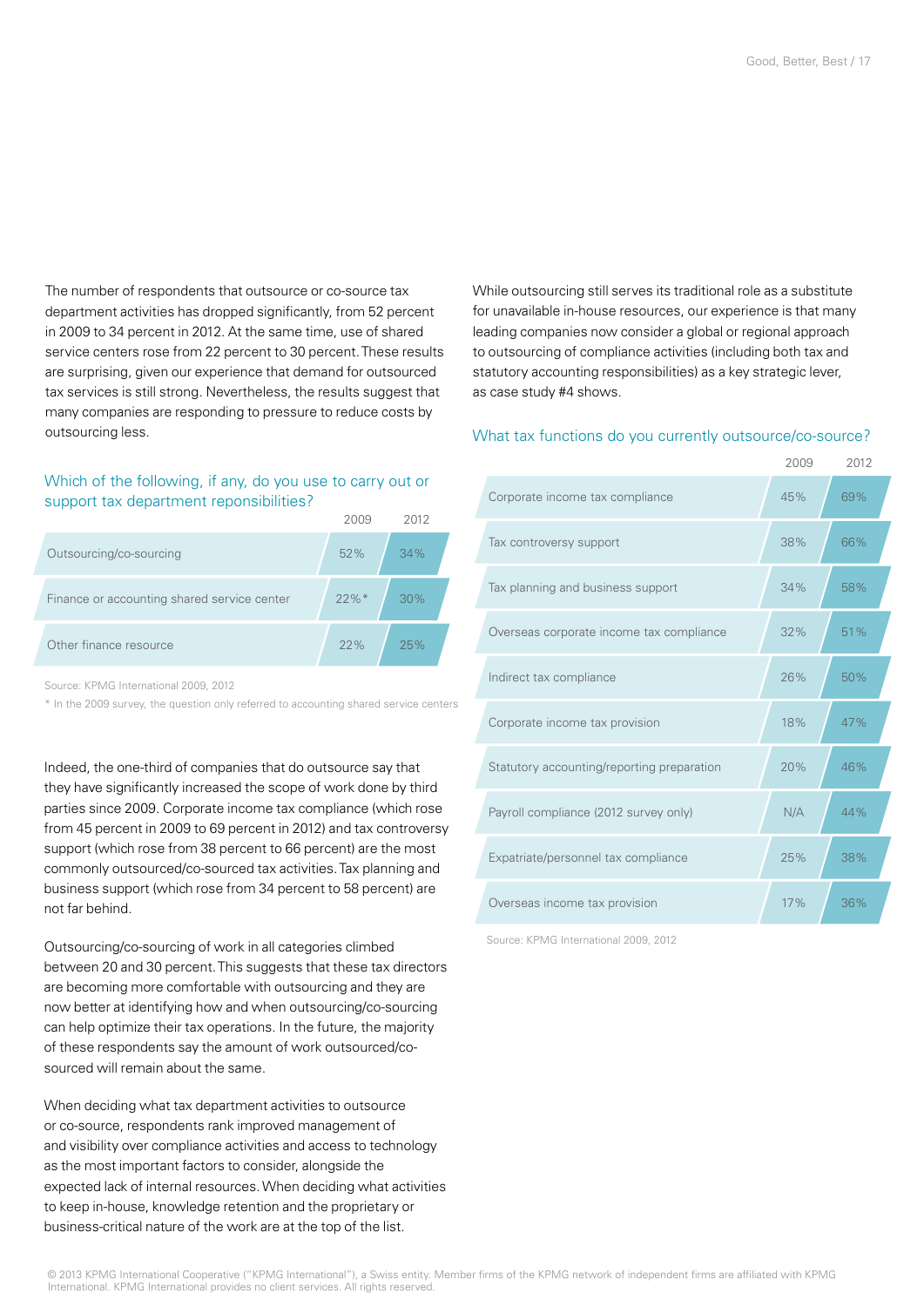#### Case study #4 – a transformative approach to compliance sourcing

After grouping its financial accounting activities into three shared service centers globally, a Fortune 500 company faced challenges in meeting its local tax compliance needs with fewer in-country finance professionals.

Instead of continuing its country-by-country approach to sourcing, the company switched to a regional strategy and sourced all of its compliance support, including corporate income tax, indirect tax, and local and US GAAP tax accounting, from one tax service provider.

Doing so freed up time for the company's in-house tax teams to provide business-critical support. Through their provider, the teams now had access not only to leading compliance and risk management practices but also to the provider's own investment in compliance technologies. The teams also gained informed tax advice on developing tax legislation, business issues, and acquisition and divestment transactions on a consistent basis across all territories.

A key motivation for outsourcing was tax savings, and the provider pursued opportunities in all markets. Within 6 months, local and regional brainstorming sessions identified opportunities in three countries, and a review of prior-year returns accelerated over USD5 million in cash tax refunds.

#### Blueprint for change

Respondents report a surprisingly high degree of satisfaction with levels of investment in tax department processes and technology. The majority of them also report that their tax controls, policies and procedures are standardized or very standardized. Nevertheless, a

sizeable minority of respondents are less progressed, and fewer than 40 percent say they are "integrally involved" with wider finance function transformation initiatives.

The case studies in this section show that taking a proactive approach to reviewing and improving the efficiency and effectiveness of tax processes can produce considerable benefits. Even more gains can stem from engaging with the wider finance function to ensure the accounting processes that tax departments rely on succeed in supporting their needs. Our experience is that tax departments can do much more to improve efficiencies across their core activities. We recommend that tax department strategies should address opportunities to:

- refine and embed efficient processes that realize the strategy in ways that are monitored and sustainainable over the long term;
- establish systems and procedures to produce, exchange and distribute timely, accurate and relevant information to the right people at the right time and in the right format; and
- employ enabling technologies to automate labor-intensive and manual processes that consume resources and increase risk.

"I think the service providers do a great job, if you choose the right one. You have to have really a good selection process. Making the right choice opens up a lot of time that you can then dedicate to issues like tax disputes and planning."

#### **— International tax and reporting director of a leading extractive industries company**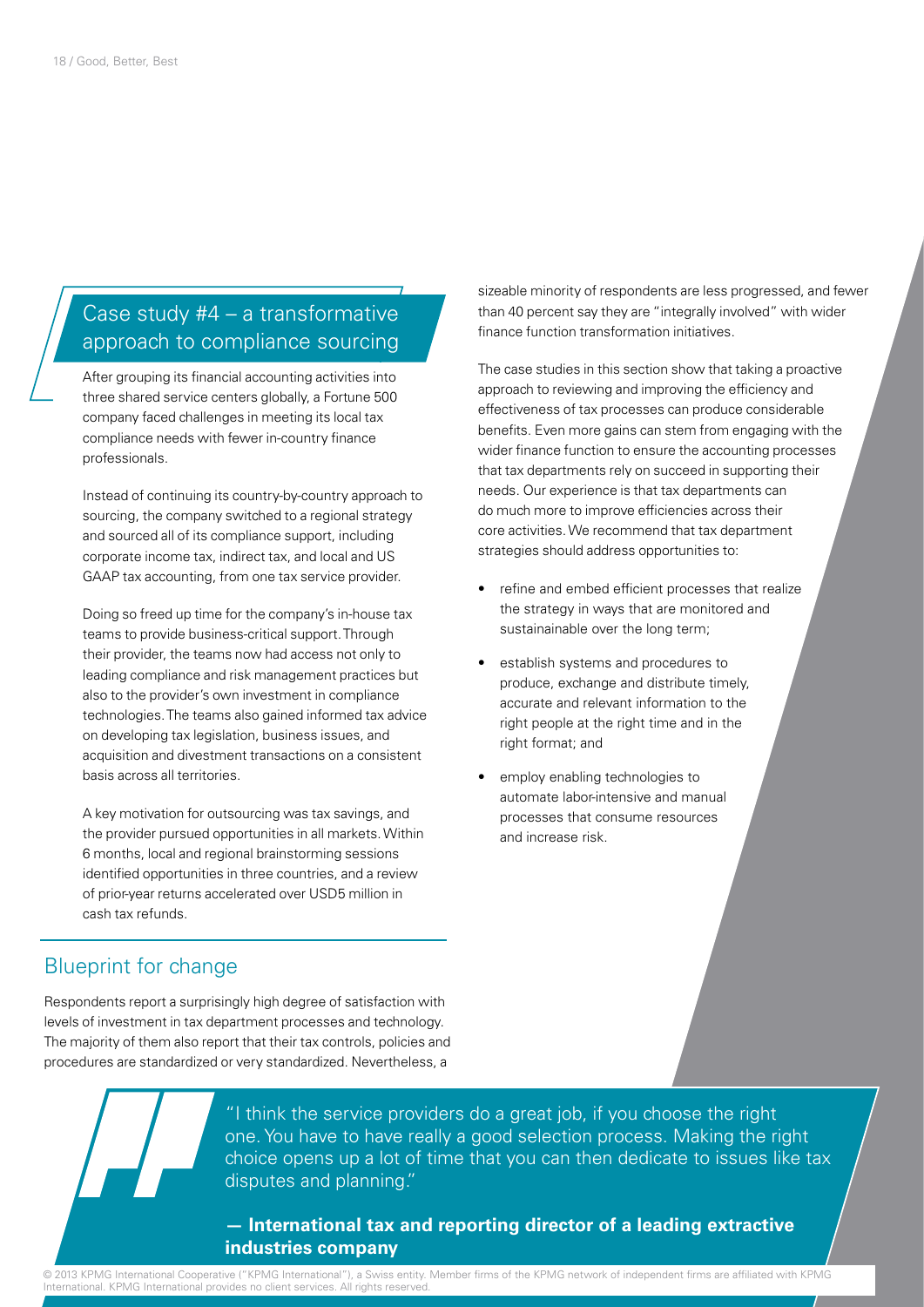# Improving connectivity – more work to do?

Tax directors of leading tax departments take proactive steps to develop a strong understanding of the tax and business environment within which they operate and to engender close integration with the business colleagues they support. Helping the company make the most tax-effective decisions in line with its broader business objectives and proactively bringing ideas to help achieve those objectives are hallmarks of a well-integrated tax department.

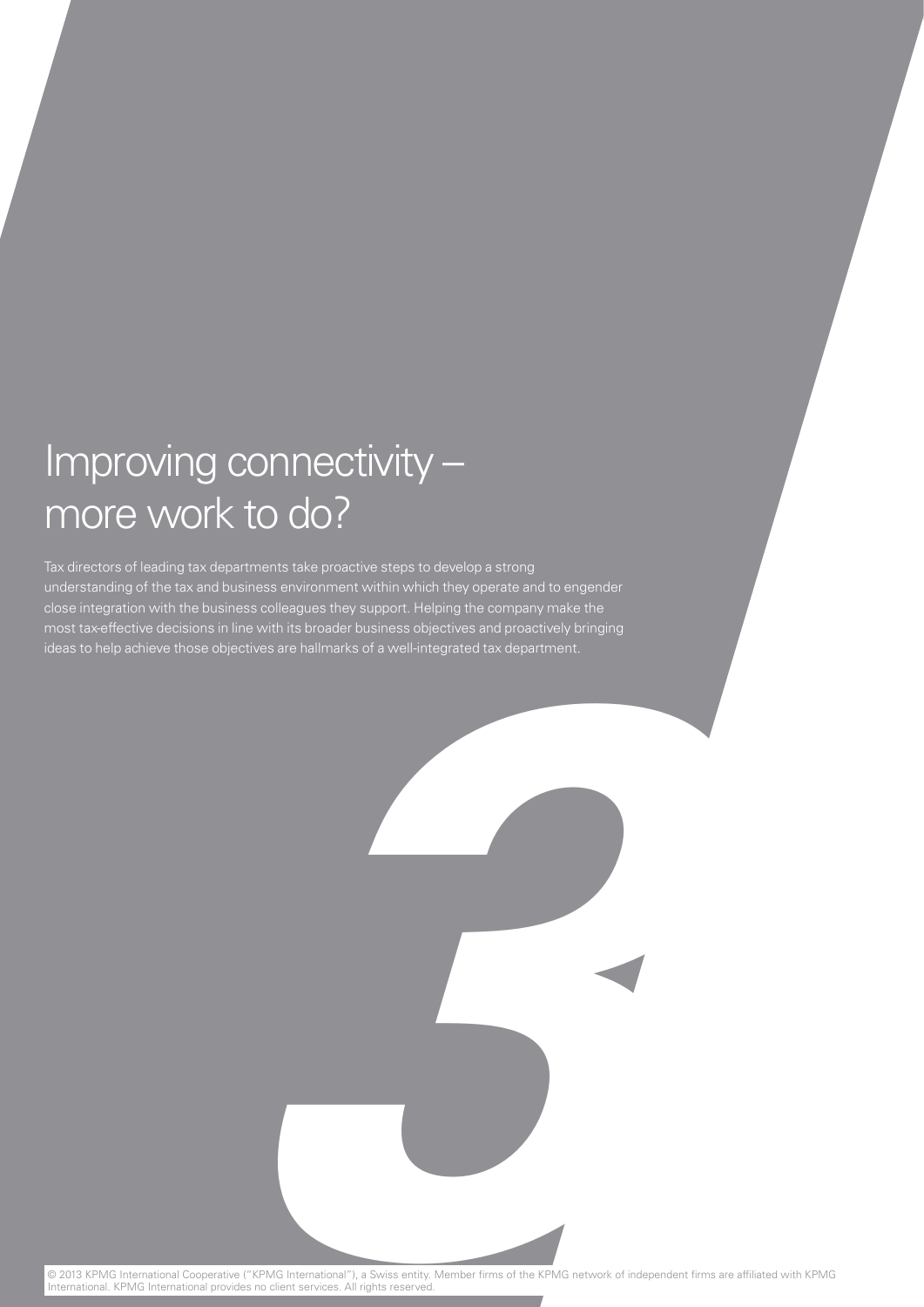By moving beyond tax compliance and working closely with all parts of the business, tax departments can help their companies avoid missteps, identify opportunities and add greater value. The key is timely awareness of potential events with tax implications. Tax resources can reach out to business units to provide tax briefings to key decision-makers, alerting them to the types of events or transactions that may have tax implications. In turn, business units can include tax in strategic and tactical planning sessions.

While the survey reveals that vertical alignment between tax leadership and the board is being achieved, less priority is given to increasing horizontal alignment with other business functions.

When asked where their tax department will devote its time over the next 12 months, tax compliance and financial reporting are the highest ranking. These activities are expected to occupy 20 percent and 19 percent of tax department time respectively. Combined with the amount of time spent managing tax audits (11 percent), these compliance-related activities occupy just over half of tax departments' time. Other, more forward-looking, higher-value activities — such as optimizing the effective tax rate, cash tax planning, tax process improvement and integration with business groups — are expected to take up only about one-third of the tax department's time.

As noted earlier, the focus toward compliance activities is also reflected in the importance put on various tax department responsibilities and on the KPIs to assess performance. As also noted earlier, for tax departments that will restructure in the near future, better alignment with the business or finance function is the least common reason for change. Reducing costs and improving controls, efficiencies and risk management are cited more often.

> **55%** of respondents have employees with tax responsibilities for

or divisions

**50%**  of employees with business unit responsibilities report to the headquarters tax department

The trend toward centralization can also hamper tax departments' ability to focus on better connectivity with all parts of the company. When tax teams assemble in central locations, they typically have less opportunity to engage with teams in other countries. This can contribute to a perception that they focus solely on tax compliance versus supporting and understanding the broader company. This type of situation is even more challenging when other finance and accounting functions are also centralized.

Companies that adopt centralized tax department structures need to put in place measures and procedures to ensure tax teams have the opportunity to contribute and can be a part of decisions and activities where tax has an impact and can increase or decrease value.

A possible opportunity being employed by 55 percent of respondents currently, is having employees dedicated to particular business units or divisions. However, while these employees are presumably better connected with the business segments they support, the benefits of centralization may be forgone: only

Approximately what percentage of your tax department's time will be spent on each of the following activities over the next 12 months? (mean %)



Source: KPMG International 2012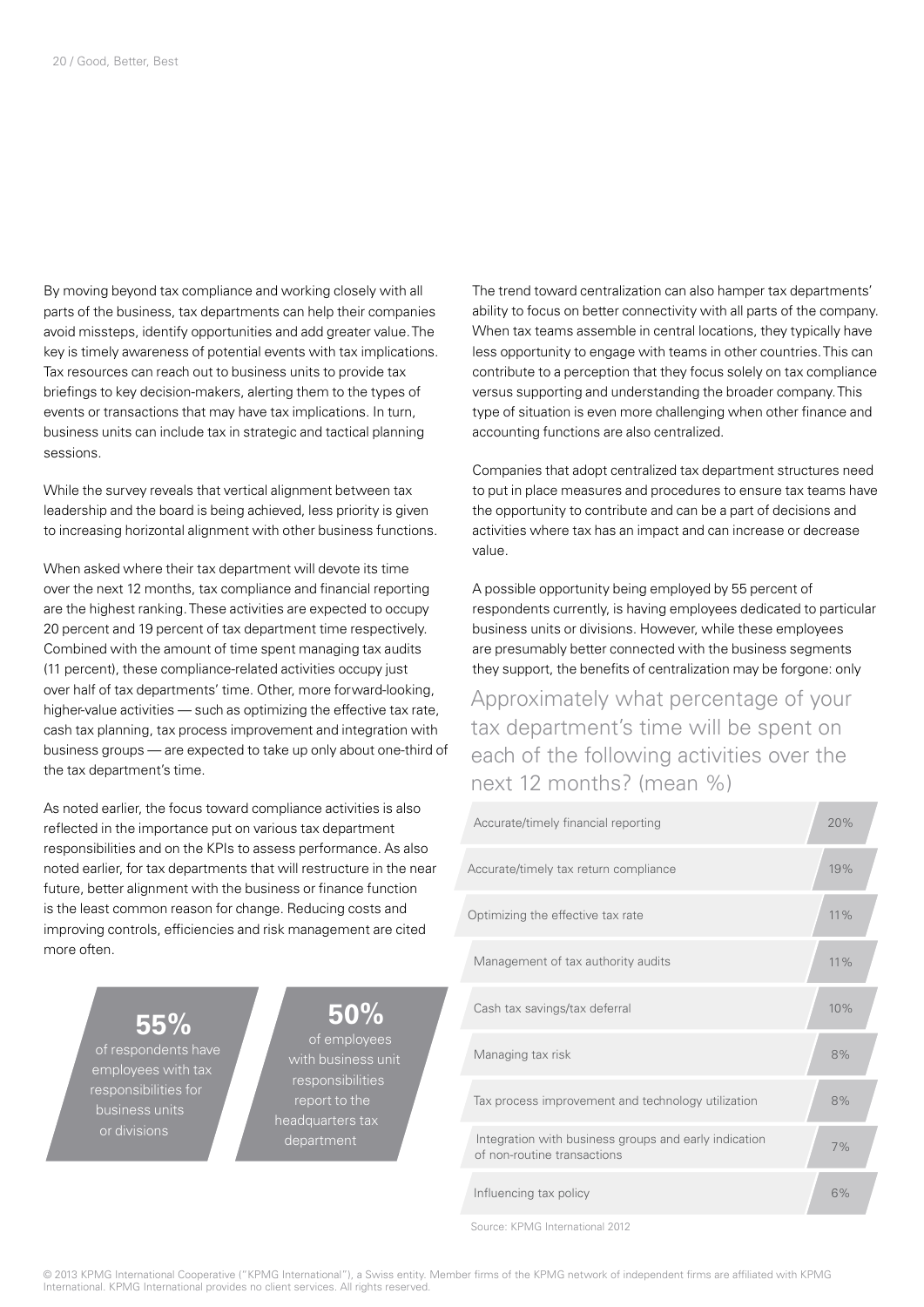half of respondents say that these employees report directly to the headquarters tax department while the other half report to regional finance, accounting or tax personnel.

Developing and embedding processes to facilitate better integration and collaboration takes time and resources. For some tax departments, this may require a thorough review of current structures and priorities. The challenge remains how to free resources and time to focus on a more strategic agenda that proactively supports the wider business strategy.

of tax departments have KPIs for tax

**76%**

## **Only 49%**

have KPIs for integration with business groups and early indication of non-

#### Blueprint for change

The survey results suggest that tax departments may need to do more to engage directly with a broader range of stakeholders in their businesses to support tax effectiveness of business developments as they happen.

We recommend that tax directors take steps to increase their influence and their tax department's perceived value by:

- developing a strategy to understand the goals and constraints of key internal stakeholders and communicating how tax can help meet objectives;
- ensuring that the tax strategy and operating structure specifies how tax department resources will be deployed to promote connectivity and collaboration among tax teams and other business functions; and
- setting KPIs to measure the contribution to the success of other business functions and to the overall bottom line.

"We have appropriate protocols in place within our organization. For example, to make a business decision, you need a tax report prepared by our department or in coordination with another tax firm. So we ensure that we are involved in all decision-making in one way or another."

**— International tax director of a European-based infrastructure company** 

"We actually have 14 major businesses within [our global group], many of which are Fortune 500 companies themselves, and so we connect at very different levels, and not just with their presidents and CFOs. Because they're global businesses and because many of them are located outside the US, I need to make sure my team is connecting at lots of different levels. I think that's most effective because not all of the decision-making, strategy development — and of course implementation — is done at the top."

#### **— Vice president of tax of a US-based Fortune 500 company**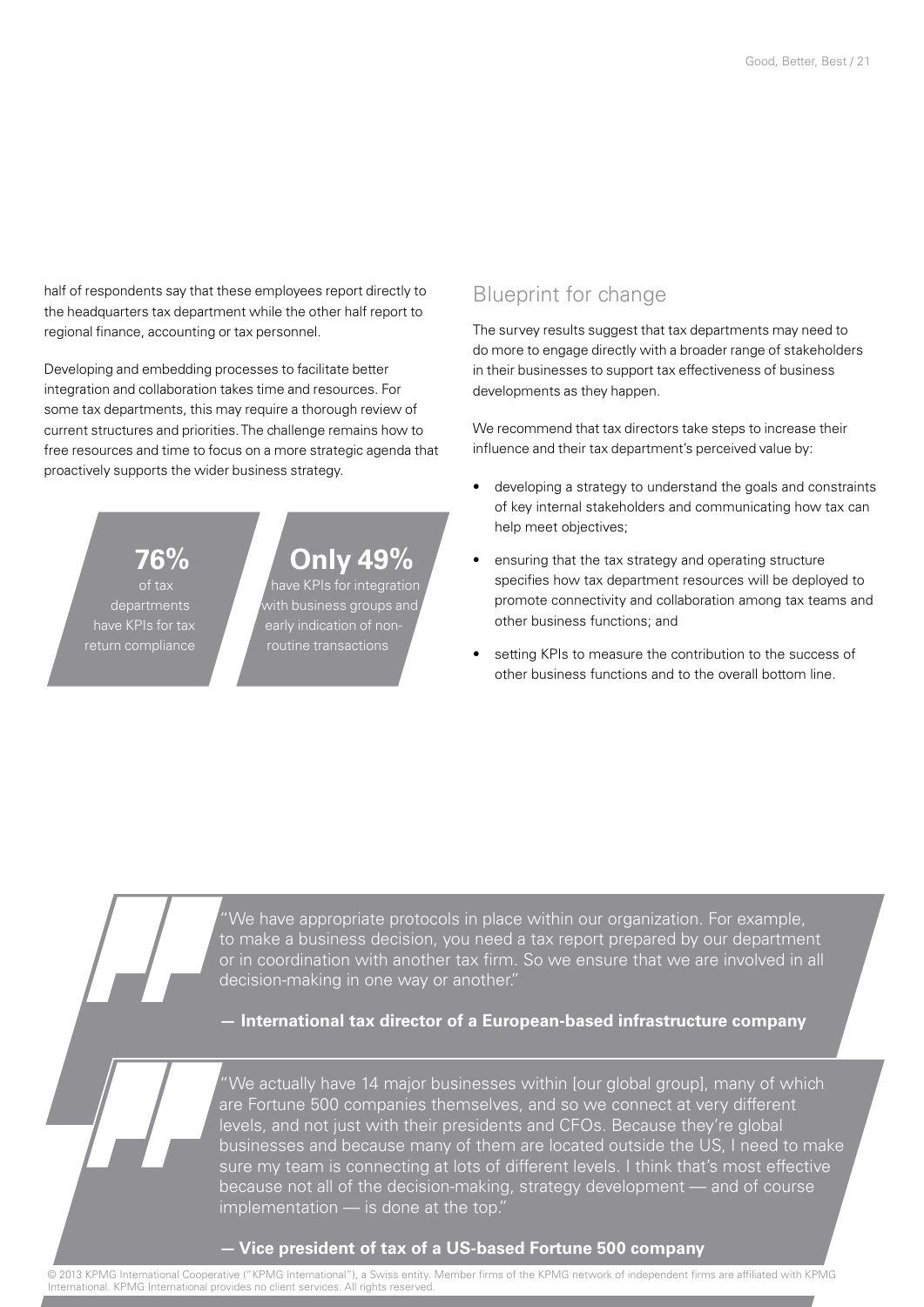# Meeting the challenges ahead are tax departments ready?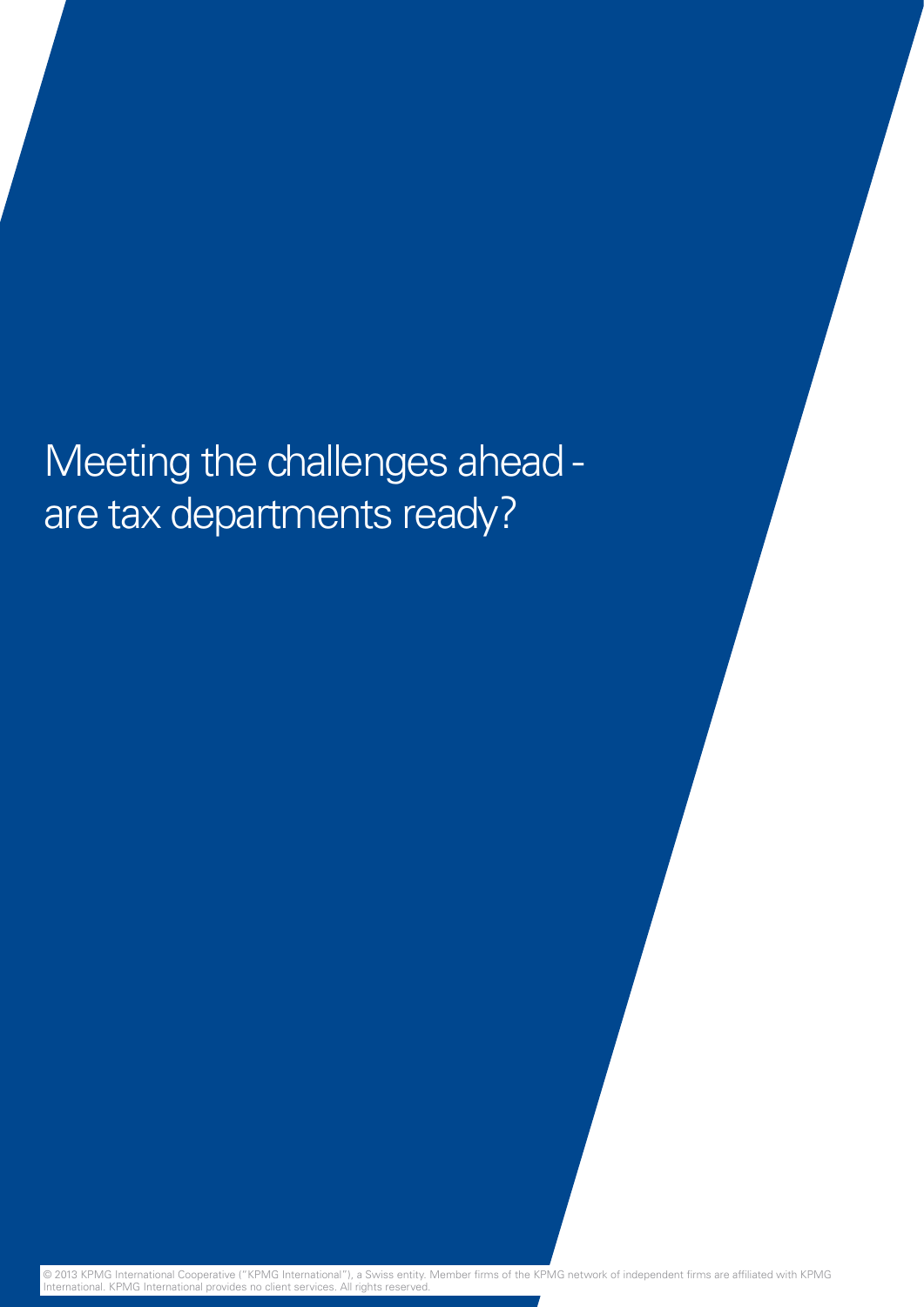The current survey results show that tax departments are doing well in improving accountability and standardization, and they seem fairly well equipped to meet the compliance obligations that are a top priority. Respondents generally are satisfied with levels of tax resources — whether in terms of administrative budgets, staffing or investments in new technology.

But what does the future hold in terms of the continuing burdens on the tax department and how might that change the attitudes of respondents?

### Managing heightened levels of tax controversy

As noted, respondents expect that their tax department will spend about 11 percent of its time managing tax authority audits in the next 12 months. However, respondents report that the levels of tax controversy have increased sharply since 2009 in nearly all taxation areas. Only 38 percent of respondents are not involved in any tax controversy activity. About one-third are involved in controversy over corporate income taxes. Over 52 percent are involved in indirect tax and customs duties disputes; and when results are combined this is up from 43 percent in 2009. The number of companies involved in controversy related to transfer pricing shows a similar rise, climbing from 18 percent in 2009 to 26 percent.

In the future, regulatory changes, such as the US Dodd-Frank Act and the EU Transparency Directive, will add even more pressure on companies' abilities to meet their tax compliance and financial reporting needs.

#### In which of the following areas, if any, do you have controversy activity with tax authorities? 2009 2012

| Country-based (federal) corporate income tax                                  | 33% | 34% |
|-------------------------------------------------------------------------------|-----|-----|
| Indirect tax (sales/use or VAT)                                               | 31% | 33% |
| Transfer pricing                                                              | 18% | 26% |
| Local (state) income tax                                                      | 26% | 24% |
| Cutoms/duties                                                                 | 12% | 19% |
| People taxes (social security, personal income<br>taxes, benefit plans, etc.) | 17% | 19% |
| None of the above (2012 survey only)                                          | N/A | 38% |
|                                                                               |     |     |

Source: KPMG International 2009, 2012

Respondents also report that tax authorities are taking more interest in how well tax department processes are managed. When asked which areas tax authorities have been taking more interest in the past year, tax processes and controls are named as frequently as indirect taxes. Respondents say closer scrutiny of accounting processes and controls, tax strategy and risk management and technology are also more common.

These results reflect the developing trend in tax authority approaches to taxpayer compliance. Indeed, many tax authorities are becoming more focused on assessing the ability of companies' accounting and tax processes and systems to enable them to accurately comply with their compliance obligations rather than the traditional post-filing review of the tax return to identify errors or incorrect disclosures. The priority on routine compliance and minimizing tax risk are well placed when considered in light of the increasing levels of tax audits and disputes.

Notwithstanding the importance of getting compliance right, the value of effective tax rate management, cash tax planning and business support remains important.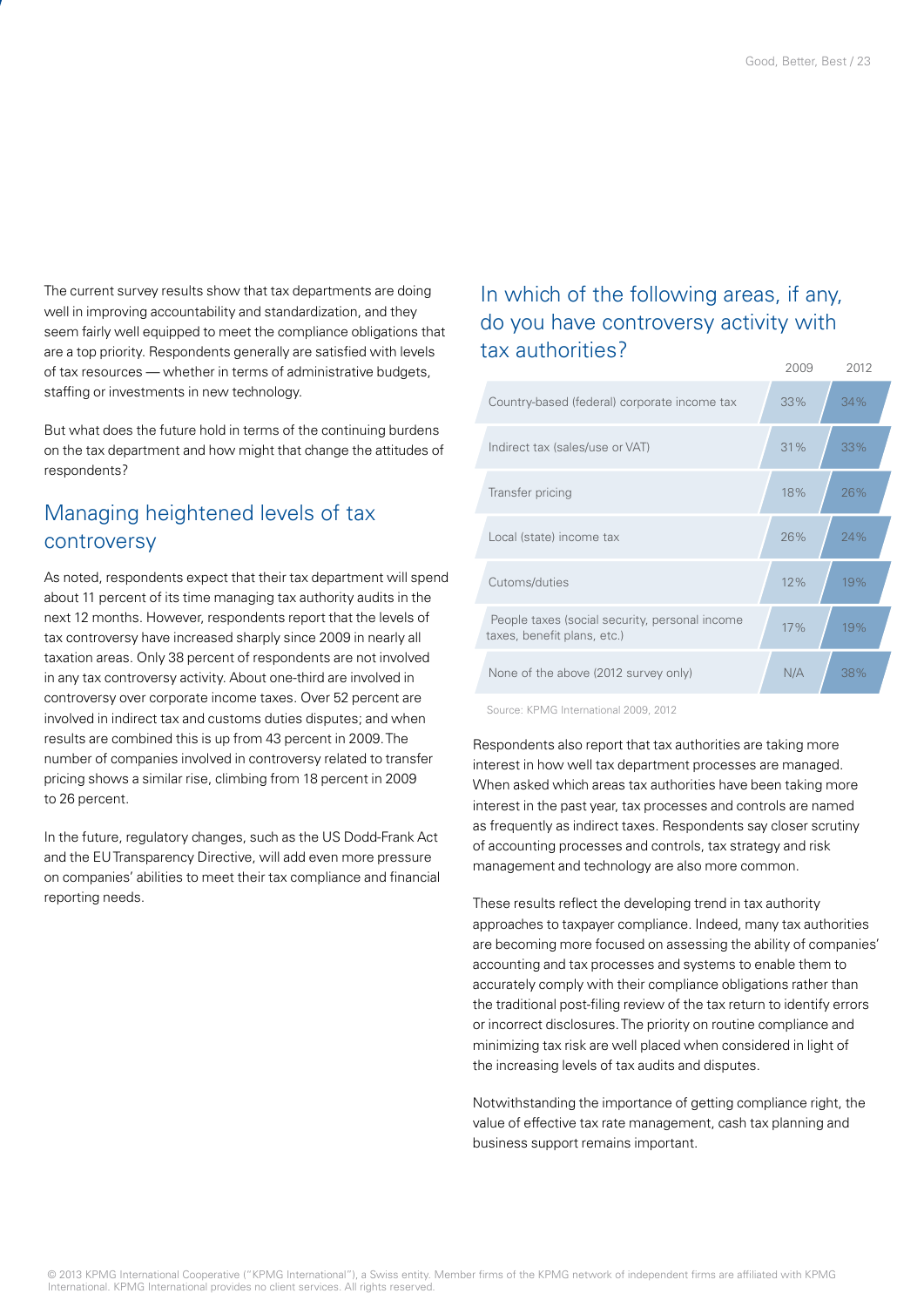The challenge therefore is how the tax department can manage the increasing compliance burden while addressing the demand for value-added input. In this context, it is interesting that respondents are generally satisfied with current levels of tax department resources and investments: administrative budgets are the same over the past year for 68 percent of respondents and 79 percent say budgets are sufficient. And as noted, 74 percent of respondents say the level of investment in technology and process improvement for their tax department is "about right."

The satisfaction suggests that they may not fully appreciate what the future challenges could include — in particular, tax investigations and disputes and the developing tax authority approach to taxpayer compliance will test their ability to manage compliance in the coming years.

#### Over the past 12 months tax authorities are becoming more focused on:



"I find that compliance, reporting, litigation, dealing with tax authorities have become much more difficult. It takes up a lot of our time."

#### **— International tax and reporting director for a global mining company**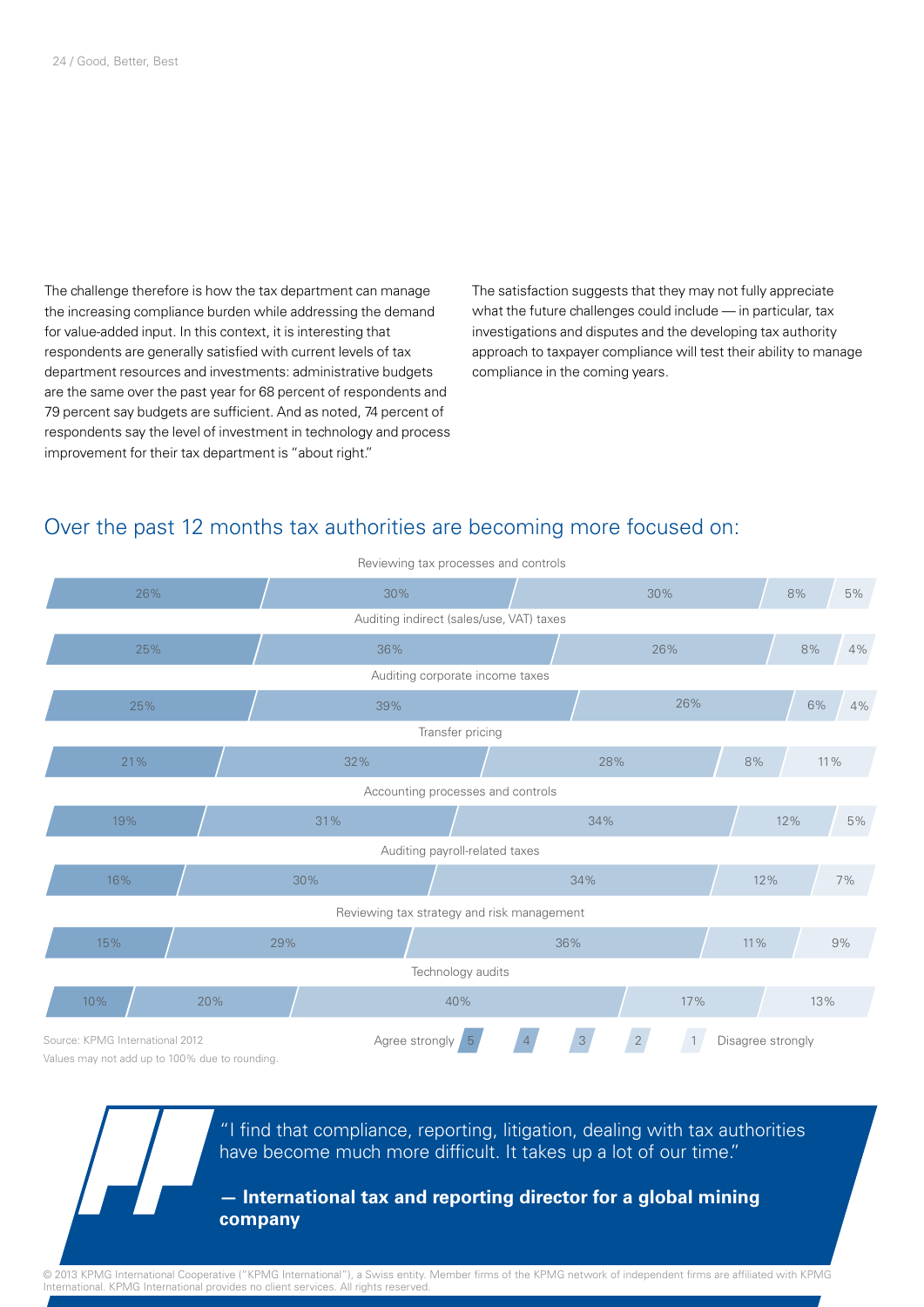## Fit for the future – KPMG's blueprint for change

As tax authority scrutiny and disputes continue to rise, how can tax departments meet demands for greater accountability and transparency, adapt and add value to rapidly developing business needs, while increasing efficiency and managing cost and resource constraints?

As they struggle to cope, leading companies know that a transformational approach can show the way. KPMG's research notes the following steps as crucial elements in a blueprint for change.

### Strategy – align with the business vision and strategy

As a first step, understand the broader business strategy and what the business will look like under that strategy: where will the business be in the mid to long term and how will the tax department support that vision? It is crucial for the tax department to engage both vertically with boards, CEOs and finance executives and horizontally with the business functions it supports.

Next, review the tax strategy's alignment with the overall business strategy to identify differences and barriers. Aligning the tax strategy allows the tax department to set the right goals, communicate them to key stakeholders, and establish the resources to achieve them.

#### Communication and measurement set KPIs that measure all contributions

The tax department must consider how to measure, monitor and report on performance to multiple internal and external stakeholders. A key step is to set KPIs, benchmarks and scorecards that go beyond timely compliance and measure the wider contribution to the company.

### Effectiveness and efficiency – align the operating model

Within the constraints of limited resources and budget, the tax department should have an operating model to best deliver on the business strategy.

By transforming how it operates, a tax department can free itself to focus on activities that add value and potentially reduce time in tax authority audits. The evaluation of a tax department's efficiency and effectiveness is increasingly important to not only internal stakeholders but also external ones.

Many tax authorities are working with taxpayers to examine how the company's finance and accounting processes enable effective tax governance and risk management. Establishing an effective, well-governed operating model will give tax authorities confidence in the company's handling of its tax affairs.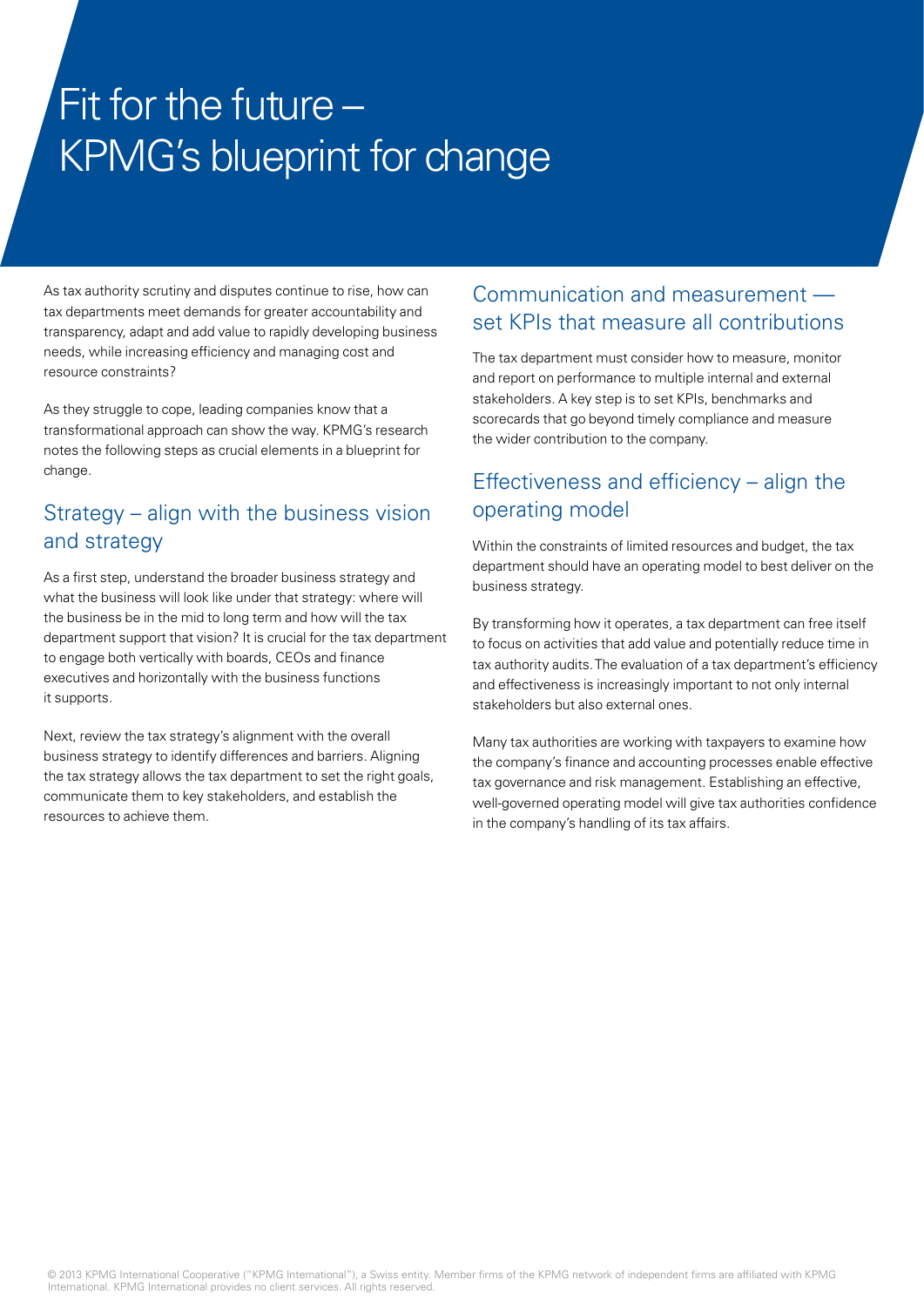#### Building the case for change

In conclusion, this year's survey shows that tax departments are making great strides forward in several key areas. They are engaging their boards and senior executives to set their strategy. They are putting top priority on getting tax compliance right, and they are making progress on centralizing and standardizing their systems and activities.

But with tax compliance and reporting activities demanding more attention and time, tax departments appear to have less time to collaborate with the broader business on value-adding activities.

The challenges are immense, but we believe the current business and regulatory environment offers tax directors a tremendous opportunity to transform their tax departments and interact with the broader business and external authorities. By taking a proactive approach and building a strong case for an effective tax framework, companies can gain confidence that their tax affairs are well managed and support the overall business goals.

> "I really believe that tax can make and improve our competitive advantage in transactions in dealing with both customers and suppliers. It can sweeten the whole supply chain process. If we can get tax to work — where the value is not just on the tax line — then we've added a lot more to the organization and shown our true value."

#### **— Group taxation director of a global UK-based industrial construction firm**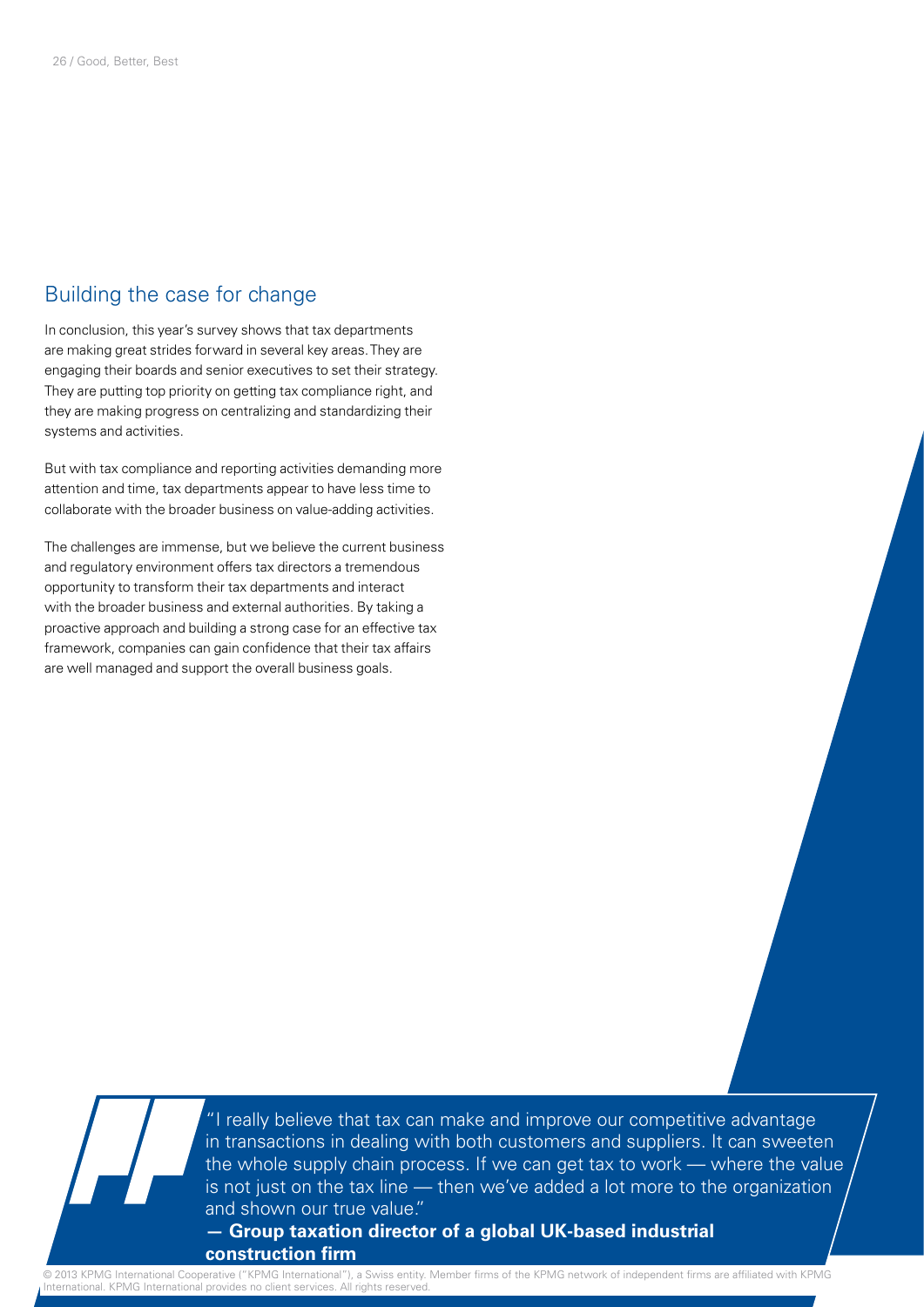## Blueprint for change

- 1. Establish a **common purpose** by aligning strategic goals and objectives of the tax department with those of the wider company.
- 2. Define **one view of performance** to monitor effective tax management by clarifying requirements and how performance is measured and valued, through agreed-upon KPIs.
- 3. Ensure the tax department has **high-performing teams** with the right number of tax professionals and the right mix of training, skills and experience.
- 4. **Embed processes** to realize the tax management strategy in a way that is measurable and sustainable for the long term.
- 5. Set systems and procedures to produce, exchange, and distribute **timely and accurate information** to the right people, at the right time, and in the right format.
- 6. Employ **enabling technologies** (e.g. enterprise resource planning systems, tax software) to automate labor-intensive processes that consume resources and increase risk.
- 7. **Influence stakeholders** by understanding their goals and constraints and communicating with them to help achieve the goals.
- 8. Set processes and priorities and align the tax department's structure to promote **connectivity and collaboration** between tax teams and other departments.